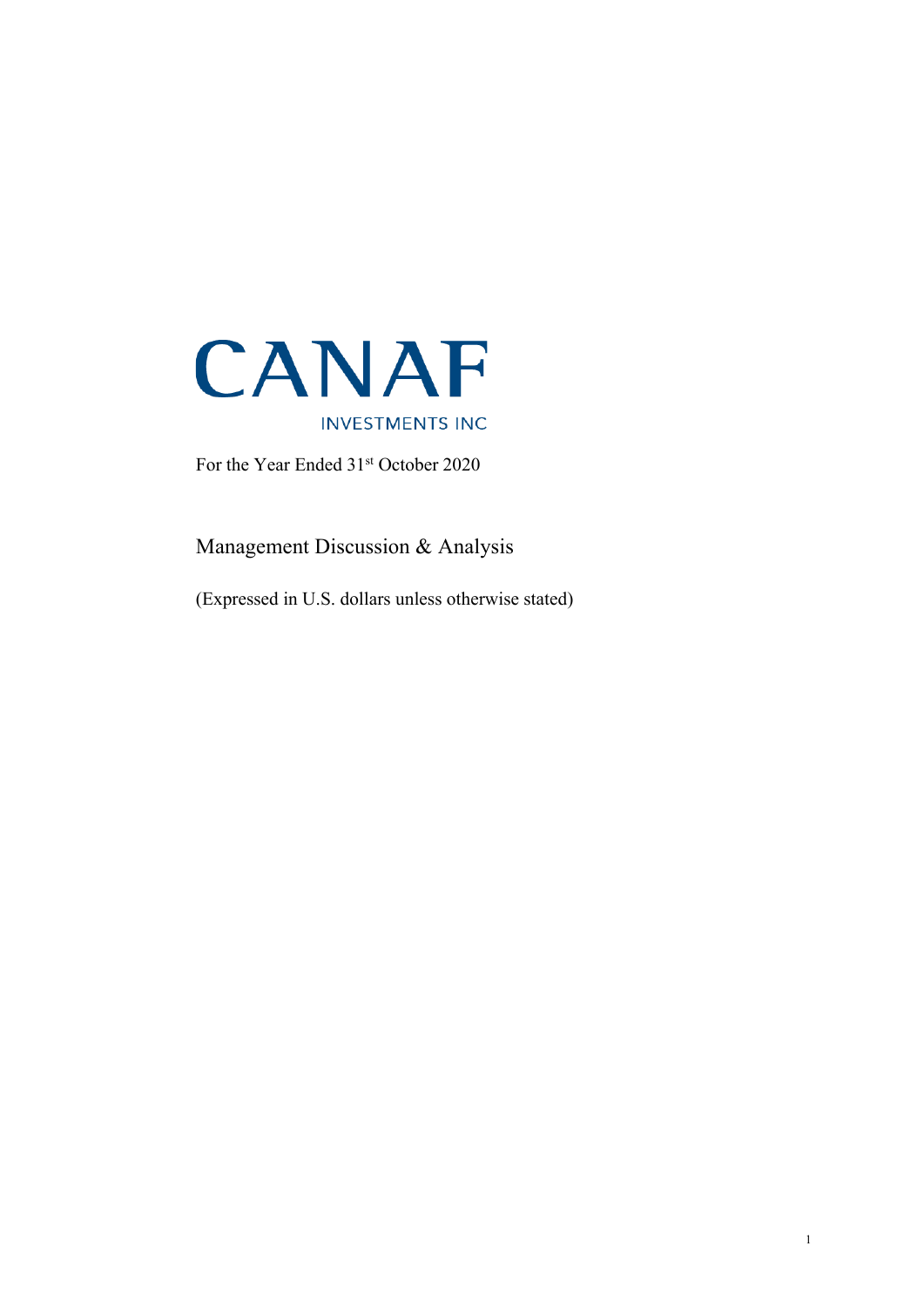# **INTRODUCTION**

Date Prepared:  $25<sup>th</sup>$  February 2021.

This Management Discussion and Analysis, ("MDA") covers the operations of Canaf Investments Inc. ("Canaf" or the "Corporation") for the year ended October 31, 2020 and should be read in conjunction with the audited consolidated Financial Statements for the year ended October 31, 2020 and related notes. The Financial Statements are presented in accordance with International Financial Reporting Standards ("IFRS"). Canaf's accounting policies are described in Note 2 of the audited Financial Statements for the year ended October 31, 2020. The financial statements together with this MDA are intended to provide investors with a reasonable basis for assessing the financial performance of the Corporation.

All dollar amounts are expressed in US dollars, the functional currency of the Corporation, unless otherwise stated. The Corporation's listing on the TSX-V however, is quoted in Canadian Dollars. Additional information relating to the Corporation is available on SEDAR at www.sedar.com. or at Corporation's website at www.canafinvestments.com.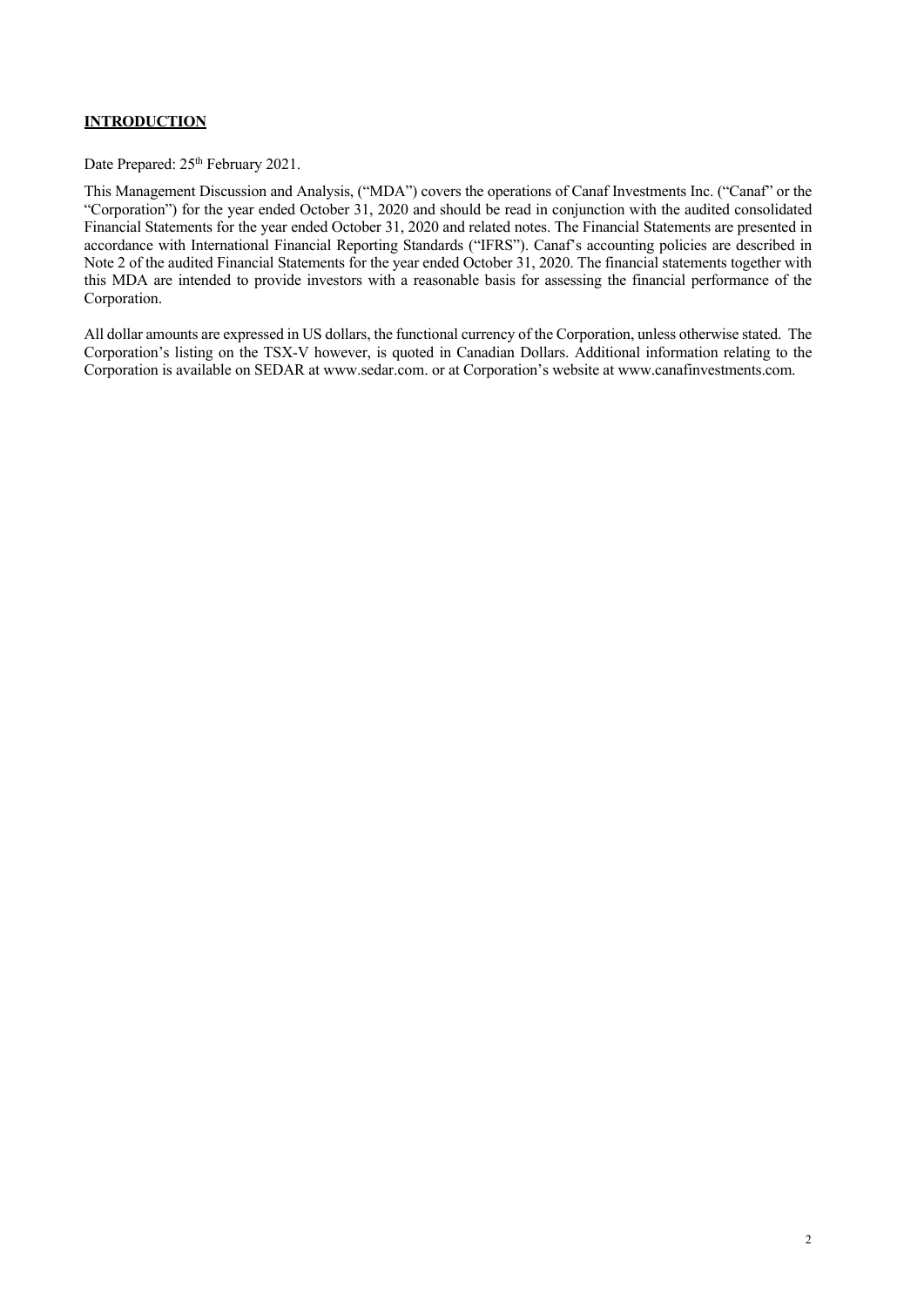# **DESCRIPTION OF BUSINESS**

Canaf is incorporated in the Province of Alberta with two wholly owned subsidiaries in South Africa, Quantum Screening and Crushing (Pty) Limited ("Quantum"), and Canaf Investments (Pty) Ltd, ("Canaf Ltd").

Quantum, through its 70% owned subsidiary, Southern Coal (Pty) Ltd. ("Southern Coal"), processes anthracite coal into de-volatised anthracite (calcined anthracite) for sale mostly to steel and ferromanganese manufacturers as a substitute product for coke.

Canaf Investments (Pty) Ltd, incorporated in 2019, acts as Canaf's South African holding company with the intention of creating a diverse Corporation focused on sustainable and long-term growth sectors within South Africa. Canaf Investments (Pty) Ltd owns 100% of Canaf Estate Holdings (Pty) Ltd., ("CEH").

### *Southern Coal – Calcined Anthracite, South Africa*

Southern Coal produces calcined anthracite, which is primarily sold as a substitute to coke in sintering processes, by feeding anthracite coal through its rotary kilns, at temperatures between 900 and 1100 degrees centigrade; the volatiles are driven off and the effective carbon content increased.

Southern Coal's clients are world leaders in steel and ferromanganese production. Southern Coal's three kilns operate near Newcastle, KwaZulu Natal.

## *Canaf Estate Holdings – Property Investments, South Africa*

CEH is a property investment company focused on acquiring, redeveloping and renting properties primarily within the suburbs of the old Johannesburg CBD. CEH made its first property acquisition in August 2019.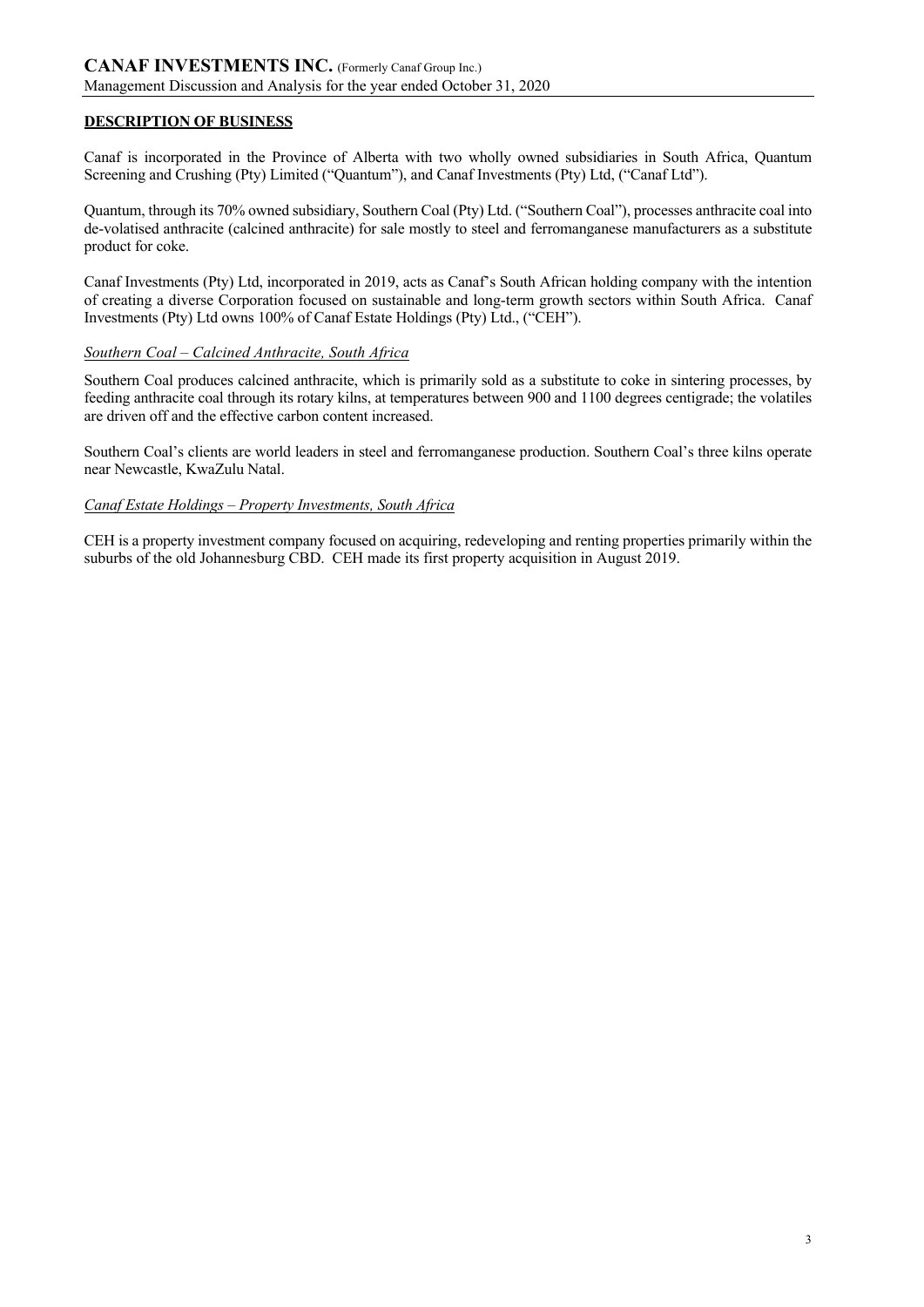# **OVERALL PERFORMANCE AND OUTLOOK**

Management is very pleased to present the financial achievements for the year ending 2020, which demonstrate further improvements and growth from the prior year, with gross margin levels and net income achievements outperforming all prior year levels.

For the year ended October 31, 2020 the Corporation reports Sales of US\$13,541,667 which is 15% higher than the year ended October 31, 2019 (US\$11,750,350), and net income of US\$897,413 (2019: US\$538,654) or C\$1,207,547 (2019: C\$715,906). Gross margins continue to hold strong and currently sit at 12% for the year; an increase of 3% from last year. EBITDA for the year was recorded at US\$1,289,442 or C\$1,735,056.

Demand for calcined anthracite through the Southern Coal operation remained strong throughout the year and due to its association with essential operations, it was not adversely affected by the national lockdown. Gross margin grew from 9% in 2019 to 12% in 2020; mostly due to the growth in sales but also was helped by efficiencies introduced in to the operations. Indications are for a continued steady demand for Southern Coal's product throughout 2021, however the Corporation does continue to operate on short term agreements.

Canaf Estate Holdings delivered operating profits of 25% for the year, even with a suppressed Q3 for rent as a result of the Covid-19 lockdown. Management had hoped to purchase another property for the rental portfolio during the year but decided to put new property acquisitions on hold, so to conserve working capital reserves, as the pandemic played out. The Corporation is again actively looking for new property acquisitions although this will be balanced with potential new diversification projects and opportunities.

During the year, the Corporation invested US\$337,087 in new plant and equipment for Quantum, which included a new Bell Front End loader, and used equipment acquired from a company in business rescue including a weighbridge, a 500kVA generator, a mobile screening plant, a further front end loader, and various smaller items; all of which will aid Quantum with planned future expansion plans.

The Corporation continued to support the local community, businesses and students via various social development programs, learnerships, and enterprise funding schemes for new businesses. Total donations for the year amounted to approximately US\$74,000.

The board can confirm that given the financially robust position of the Corporation, with zero borrowings and strong positive cash flow, new opportunities are being sought both aligned to the existing calcining business, as well as in new sectors.

The Corporation remains focused on long-term sustainable, and socially responsible growth, within sub-Saharan Africa.

# Covid-19

As a result of the Covid-19 pandemic, South Africa commenced a nation-wide lockdown of non-essential businesses on March 26, 2020. Southern Coal subsequently moved into care and maintenance status, however re-commenced operations during April 2020 as it qualified to trade as an essential service providing sinter fuels in South Africa. South Africa introduced a risk based, 5-level approach to lockdown in March 2020; on 21 September 2020 the lowest level 1 was implemented. Whilst Covid-19 remains a constant concern, the board has taken steps to minimise the impact of the pandemic on the business of the company. The board believes that the company is well positioned in the market and is pleased to confirm that the economic lockdown thus far has had a minimal impact on sales.

As of October 31, 2020, shareholder equity stood at approximately US\$4.4 million (C\$5.7 million), which equates to just over C\$0.12/share.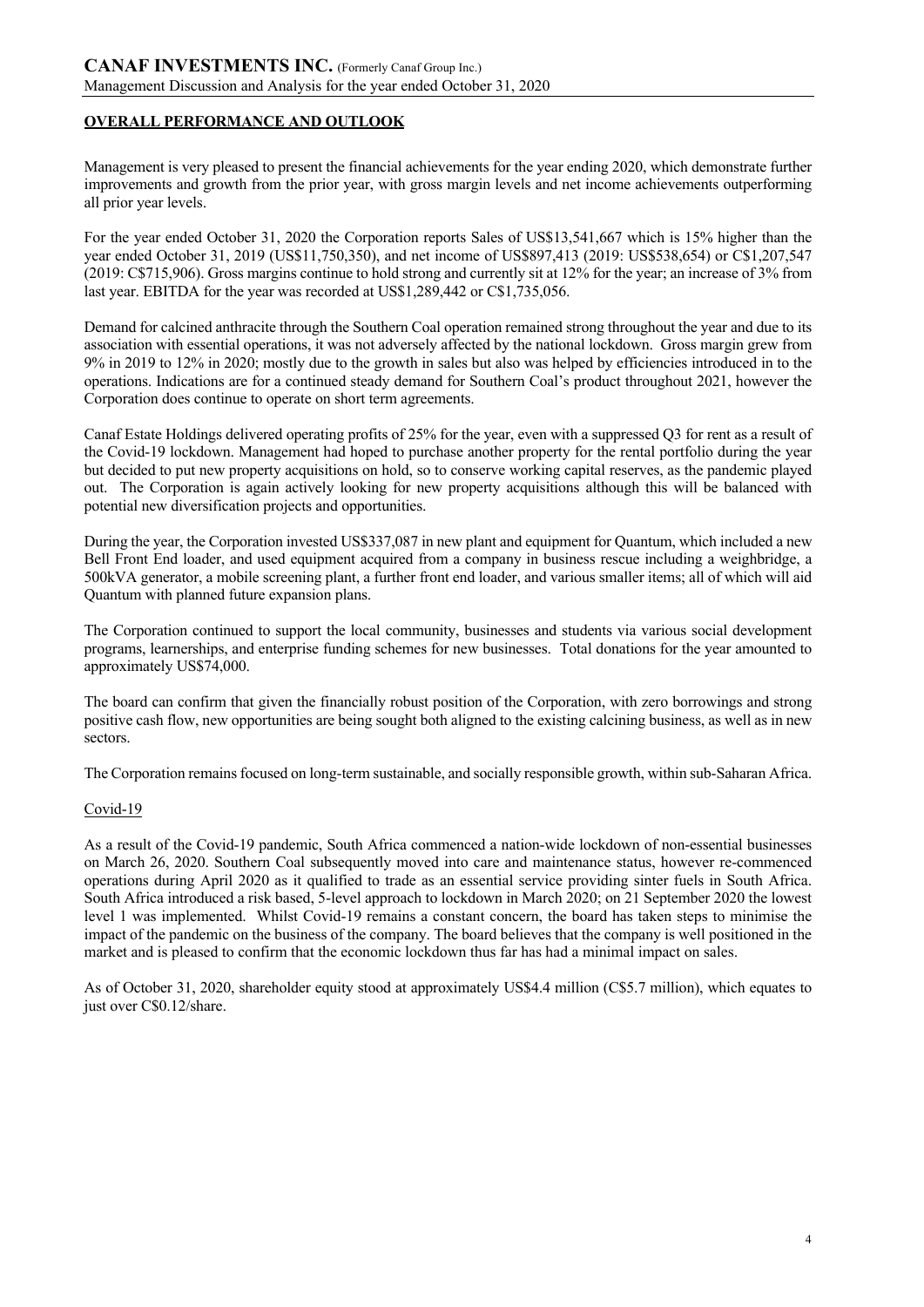## *Selected Financial Information*

Due to the Corporation being listed on the TSX-V and its share price is quoted in Canadian Dollars, the Corporation has converted some key financial information included in this report to Canadian Dollars. The following financial information is derived from the Corporation's financial statements for the year ended October 31, 2020, with a comparison in Canadian Dollars.

|                                                             | <b>Oct 31</b>          |                | <b>Oct 31</b>          |              |  |
|-------------------------------------------------------------|------------------------|----------------|------------------------|--------------|--|
|                                                             | <b>12 Months Ended</b> |                | <b>12 Months Ended</b> |              |  |
|                                                             | 2020                   | 2019           | 2020                   | 2019         |  |
|                                                             | US\$                   | US\$           | <b>CDNS</b>            | <b>CDNS</b>  |  |
| Conversion 1.00 US (av. 12 months)                          |                        |                | 1.346                  | 1.32907      |  |
|                                                             |                        |                |                        |              |  |
| Revenue from Sales                                          | 13,541,667             | 11,750,350     | 18,221,503             | 15,617,000   |  |
| Cost of Sales                                               | (11, 931, 532)         | (10, 729, 419) | (16,054,926)           | (14,260,115) |  |
| <b>Gross Profit</b>                                         | 1,610,134              | 1,020,931      | 2,166,577              | 1,356,886    |  |
| Expenses                                                    | (536,908)              | (481, 483)     | (722, 457)             | (639, 923)   |  |
| Interest Income                                             | 151,798                | 173,085        | 204,257                | 230,042      |  |
| Other Income                                                | 23,479                 | 12,058         | 31,593                 | 16,025       |  |
| Gain from Sale of Vehicle                                   | $\theta$               | 5,746          | $\mathbf{0}$           | 7,637        |  |
| Net Income for the year (before tax)                        | 1,248,503              | 730,337        | 1,679,970              | 970,666      |  |
| Income Tax Recovery (Expense)                               | (351,091)              | (191,683)      | (472, 423)             | (254,760)    |  |
| Net Income for the year                                     | 897,413                | 538,654        | 1,207,547              | 715,906      |  |
| Attributable to the Shareholders                            | 680,488                | 392,376        | 915,656                | 521,494      |  |
| Attributable to the Non-Controlling Interest                | 216,925                | 146,278        | 291,892                | 194,413      |  |
| <b>Adjusted EBITDA</b>                                      | 1,289,442              | 934,405        | 1,735,056              | 1,241,887    |  |
|                                                             |                        |                |                        |              |  |
| Conversion 1.00 US (closing position Oct 31 <sup>st</sup> ) |                        |                | 1.320                  | 1.319        |  |
| <b>Total Assets</b>                                         | 5,580,049              | 5,254,018      | 7,366,960              | 6,928,931    |  |
| <b>Total Equity</b>                                         | 4,353,015              | 3,838,286      | 5,746,990              | 5,101,399    |  |

## *Non- GAAP Performance Measures*

The Corporation has included additional financial performance measures in this MD&A, such as adjusted EBITDA. The Corporation believes that, in addition to conventional measures prepared in accordance with IFRS, certain investors use this information to evaluate the Corporation's underlying performance of its core operations and its ability to generate cash flow. Accordingly, it is intended to provide additional information and should not be considered in isolation or as a substitute for measures of performance prepared in accordance with IFRS.

### *\*Reconciliation of Adjusted EBITDA and Profit*

|                                | <b>Oct 31</b>          |           | <b>Oct 31</b>          |             |  |
|--------------------------------|------------------------|-----------|------------------------|-------------|--|
|                                | <b>12 Months Ended</b> |           | <b>12 Months Ended</b> |             |  |
|                                | 2020                   | 2019      | 2020                   | 2019        |  |
|                                | US\$                   | US\$      | <b>CDNS</b>            | <b>CDNS</b> |  |
| Conversion 1.00 US Dollar Rate |                        |           | 1.346                  | 1.329       |  |
| Net Income for the year        | 897,413                | 538,654   | 1,207,547              | 715,907     |  |
| Interest Paid                  | 0                      | 1,369     | $\theta$               | 1,819       |  |
| Interest Received              | (151, 798)             | (173,085) | (204, 257)             | (230, 042)  |  |
| Foreign Exchange Loss          | 217                    | 639       | 291                    | 849         |  |
| Depreciation                   | 192,520                | 375,145   | 259,052                | 498,593     |  |
| Income Taxes                   | 351,091                | 191,683   | 472,423                | 254,760     |  |
| <b>Adjusted EBITDA</b>         | 1,289,442              | 934,405   | 1,735,056              | 1,241,887   |  |

*Adjusted EBITDA represents earnings before interest, taxes, depreciation, amortization, foreign exchange gain (loss) and other revenues (expenses) as historically calculated by the Corporation*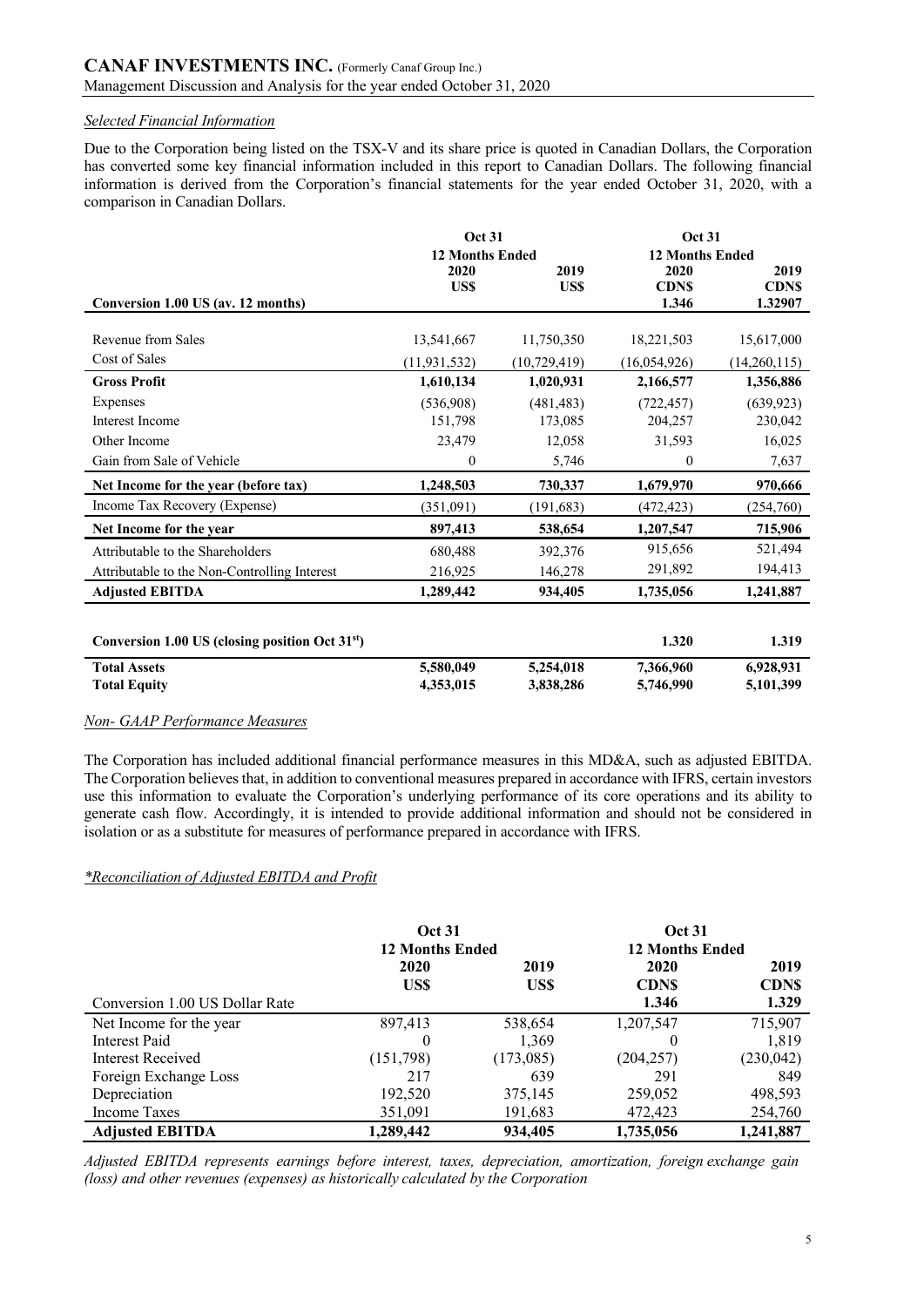# **BROAD-BASED BLACK ECONOMIC EMPOWERMENT TRANSACTION (B-BBEE)**

As part of Southern Coal's B-BBEE transformation program, Amandla Amakhulu (Pty) Ltd, ("AAM"), a 100% black, privately owned, and ringfenced, company incorporated in South Africa, acquired 30% of the issued shares of Southern Coal, from Canaf's wholly owned subsidiary, Quantum, for the value of 18 million Rand. The financial effective date for the transaction is 01 August 2018.

Quantum in return received cumulative, redeemable preference shares in AAM in the amount of the purchase price. These preference shares shall provide preferential dividends, until redeemed by AAM. These dividends will be secured by an irrevocable direction from AAM to Southern Coal to pay Quantum such dividends from any distribution to AAM. Dividends paid to date are US\$323,050 (as at 31 Oct 2020).

# **CLAIM AGAINST KILEMBE MINES LIMITED**

In August 2006, Canaf, then known as Uganda Gold Mining, announced the termination of any further investment into its Kilembe Copper-Cobalt Project in Uganda. Since 2007, the Company has been involved in a legal dispute with Kilembe Mines Limited, ("KML"), wherein the Corporation seeks general damages, special damages and costs of the Arbitration from KML for breach of contract. In January 2013, the high court of Uganda referred the case back to arbitration for determination.

On May 29, 2013, a preliminary meeting was held between the Company, KML and the then arbitrator. After the filing of the Statements of Claim and Defence had been concluded, the Corporation's appointed Ugandan Advocates (MMAKS Advocates) notified the board that the Arbitrator had decided to step down for personal reasons.

MMAKS Advocates and the Government's Solicitor General then agreed to a new Arbitrator, Retired Justice James Ogoola. The parties held a preliminary meeting with the Arbitrator who requested them to provide their fee estimate for the conduct of the Arbitration. The fee was later agreed between the parties and the Arbitrator with MMAKS Advocates disbursing the Corporation's portion of the fee on account. MMAKS Advocates applied for and was granted leave by the Arbitrator to file an Amended Statement of Claim on the Corporation's behalf. The parties now await for the matter to be set down for scheduling and hearing by the Arbitrator.

# **ADJUSTMENT TO PREVIOSULY REPORTED Q3 INTERIM FINANCIAL STATEMENTS AND MD&A**

It came to the attention of the board, prior to the release of the audited Annual Financial Statements for the year ending October 31, 2020, that a timing posting error was noted in the filed Q3, July 31, 2020 Interim Financial Statements and MD&A. The timing error was: not recording a cost of sales invoice in Q3, which effectively caused the over statement of the Gross Profit for Q3. This error, a timing mis-posting, does not affect the audited year-end results. The quarterly information table on page 10 of the annual 2020 MD&A presents the corrected and adjusted financial performance figures for Q3.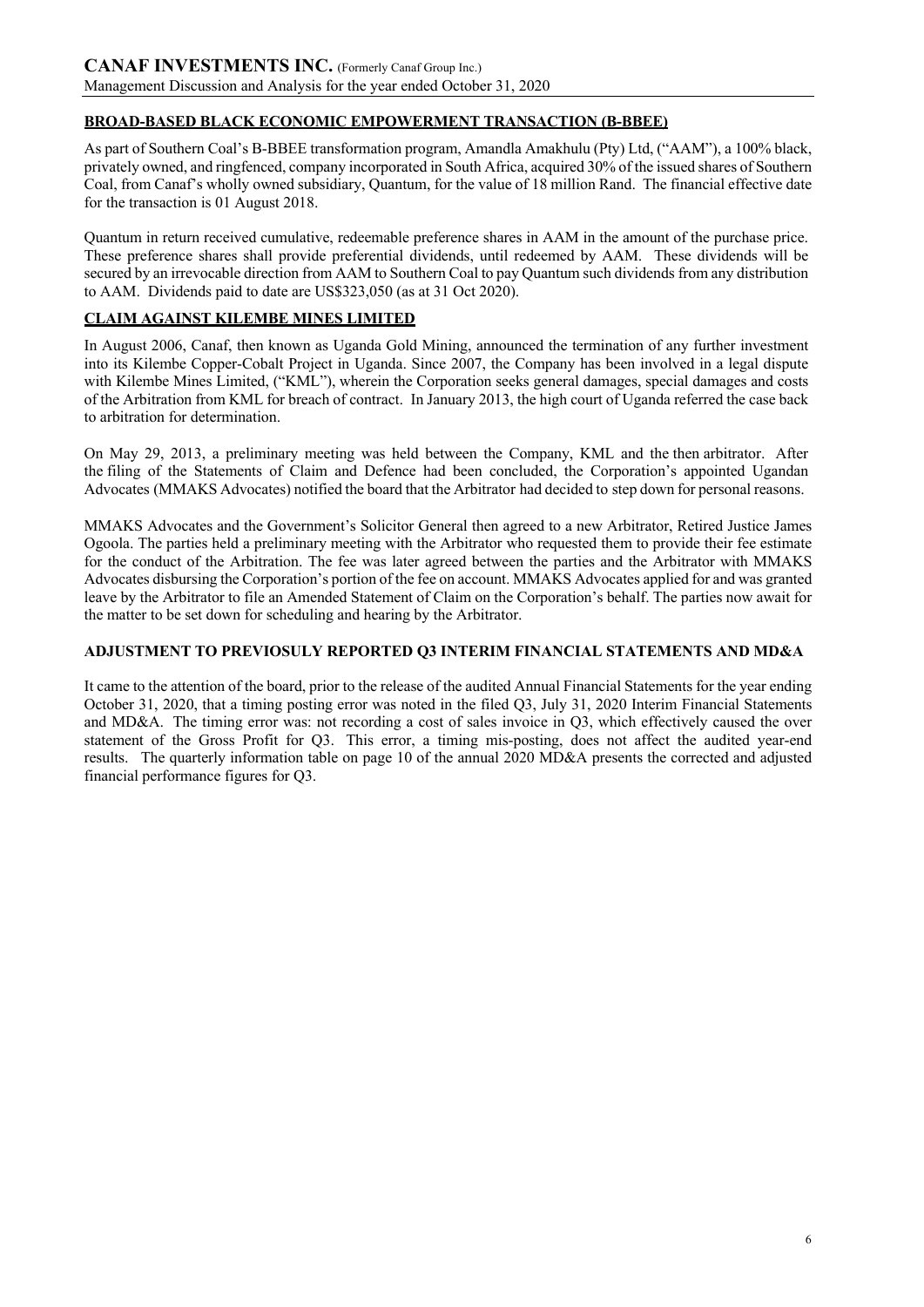## **RESULTS OF OPERATIONS**

## **12 MONTHS ENDED OCTOBER 31, 2020**

The Corporation reported net income for the year ended October 31, 2020 of US\$897,413 (12 months ended 2019: US\$538,654), an increase of US\$358,759 (67%) on revenues to date of US\$13,541,667 (2019: US\$11,750,350); a great achievement given the global economic conditions during the year, and challenges faced in light of Covid-19.

The growth in revenues compared to last year is primarily as a result of a new customer coming online coupled with sustained demand from existing customers.

|                                             | <b>3 Months Ended</b><br>October 31, 2020 |             |            |               | <b>12 Months Ended</b><br><b>October 31, 2020</b> |                |             |               |  |
|---------------------------------------------|-------------------------------------------|-------------|------------|---------------|---------------------------------------------------|----------------|-------------|---------------|--|
|                                             | 2020                                      | 2019        | Variance   |               | 2020                                              | 2019           |             | Variance      |  |
|                                             | US\$                                      | US\$        | US\$       | $\frac{0}{0}$ | US\$                                              | US\$           | US\$        | $\frac{0}{0}$ |  |
| <b>Sales</b>                                | 4,142,354                                 | 4,070,037   | 72,316     | 2%            | 13,541,667                                        | 11,750,350     | 1,791,317   | 15%           |  |
| Cost of Sales                               | (3,576,847)                               | (3,841,605) | (264, 758) | 7%            | (11, 931, 532)                                    | (10, 729, 419) | (1,202,113) | 11%           |  |
| Gross Profit (Loss)                         | 565,507                                   | 228,432     | 337,074    | 148%          | 1,610,134                                         | 1,020,931      | 589,203     | 58%           |  |
| Expenses                                    |                                           |             |            |               |                                                   |                |             |               |  |
| General and<br>Administrative               | (185,096)                                 | (118, 575)  | (66, 521)  | 56%           | (536,691)                                         | (479, 475)     | (57,216)    | 12%           |  |
| Interest on Bank<br>Loan                    |                                           | 29          | (29)       |               |                                                   | (1,369)        | 1,369       |               |  |
| Foreign Exchange<br>Gain (Loss)             | 3,327                                     | (698)       | 4,025      | 577%          | (217)                                             | (639)          | 422         |               |  |
| Total expenses                              | (181, 768)                                | (119, 243)  | (62, 525)  | 52%           | (536,908)                                         | (481, 483)     | (55, 425)   | 12%           |  |
| <b>Interest Income</b>                      | 36,353                                    | 45,977      | (9,624)    | 21%           | 151,798                                           | 173,085        | (21, 287)   | $-12%$        |  |
| Gain from Sale of<br><b>Fixed Asset</b>     |                                           | 5,746       | (5,746)    | 100%          |                                                   | 5,746          | (5,746)     | 100%          |  |
| Other Income                                | 9,237                                     | (1,411)     | 10,648     | 755%          | 23,479                                            | 12,058         | 11,421      | 95%           |  |
| Income (Loss) Before<br><b>Income Taxes</b> | 429,328                                   | 159,501     | 269,827    | 169%          | 1,248,503                                         | 730,337        | 518,166     | 71%           |  |
| Income Tax<br>(Expense) Recovery            | (68, 375)                                 | (34, 133)   | (34,242)   | 100%          | (351,091)                                         | (191, 683)     | (159, 408)  | 83%           |  |
| Net Income (Loss) for<br>the period         | 360,954                                   | 125,368     | 235,585    | 188%          | 897,413                                           | 538,654        | 358,759     | 67%           |  |

## Sales

Revenue for the quarter was US\$4,142,354 (2019: US\$4,070,037), a 2% increase due to the commencement of supply to a new customer, which has been a key focus over the course of 2020. Year-end revenues finished 15% in front of the prior year (2020: \$13,541,667 and 2019: \$11,750,350).

Rental income generated in CEH commenced in Q4 2019, and rental income to date for 2020 is US\$25,746. By the end of 2020, the Corporations had intended to grow the income to approximately US\$55,000 per annum by adding 2 more properties to the portfolio however, this was delayed due to uncertainties relating to the Covid-19 pandemic. Rental income in CEH in Q4 reflects a significant increase as discounted rent was discontinued from August 2020, as South Africa eased its nationwide lockdown level.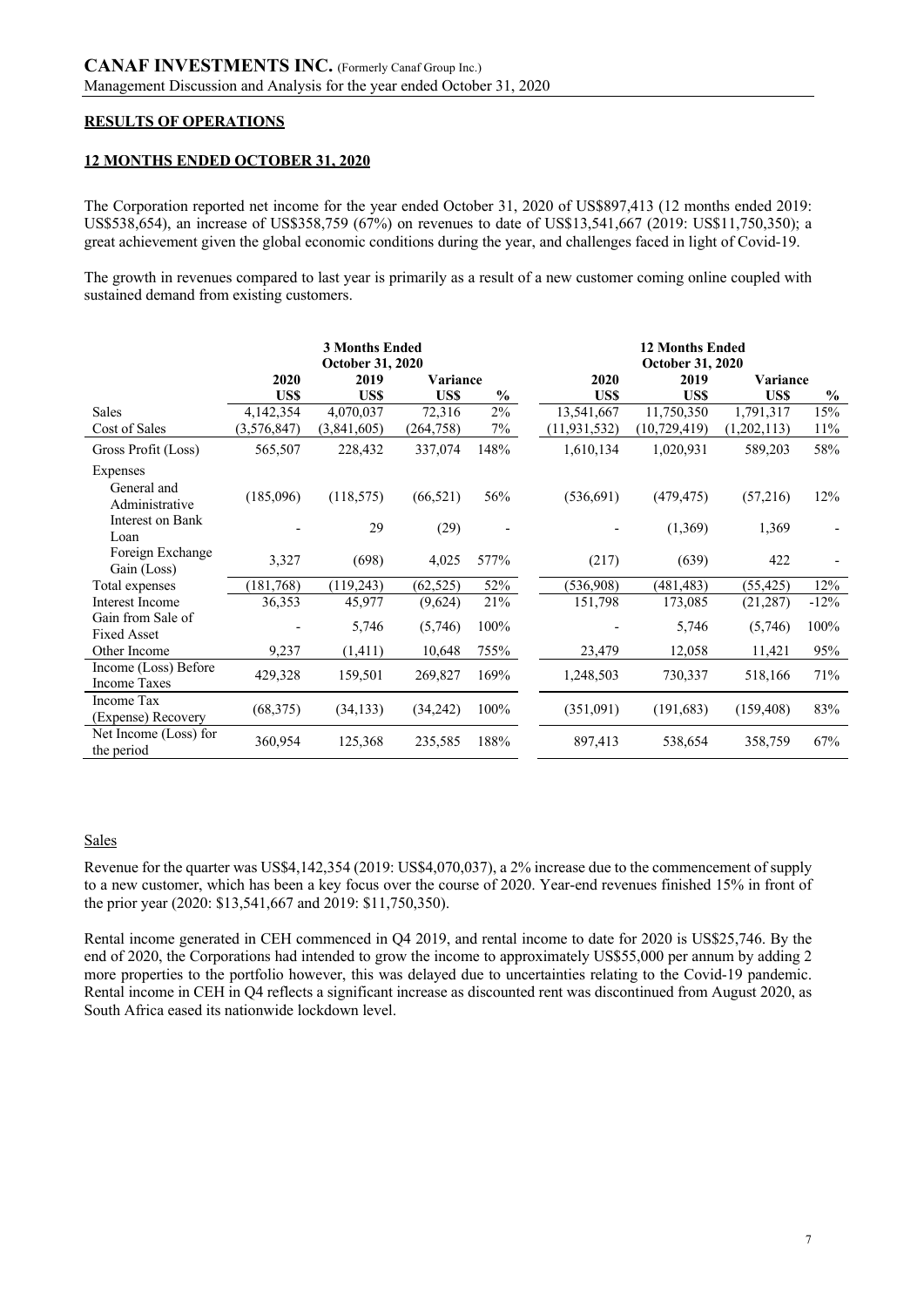### Cost of Sales

Cost of sales are 11% higher than the same 12-month period last year (2020: US\$11,931,532, 2019: US\$10,729,419), aligned with the 15% sales improvement compared to the same 12-month period last year.

|                                          | <b>3 Months Ended</b><br><b>Oct 31</b> |            | <b>12 Months Ended</b><br><b>Oct 31</b> |            |
|------------------------------------------|----------------------------------------|------------|-----------------------------------------|------------|
|                                          | 2020                                   | 2019       | 2020                                    | 2019       |
|                                          | US\$                                   | US\$       | US\$                                    | US\$       |
| Inventories, Beginning of the Year       | 592,740                                | 894,752    | 649,498                                 | 836,551    |
| Analysis Fees                            | $-223$                                 | 2,577      | 2,581                                   | 7,266      |
| Depreciation                             | 39,883                                 | 85,254     | 189,769                                 | 375,145    |
| Electricity                              | 25,311                                 | 36,878     | 74,540                                  | 82,239     |
| Fuel, Oil and Lubricants                 | 26,232                                 | 22,170     | 77,308                                  | 92,975     |
| Professional and Project Management Fee  | 4,636                                  | 4,873      | 19,159                                  | 14,448     |
| <b>Medical Expenses</b>                  | 2,104                                  | 1,755      | 7,358                                   | 8,654      |
| <b>Product Purchases</b>                 | 3,047,327                              | 3,015,961  | 10,286,800                              | 8,651,639  |
| Protective Clothing                      | 3,110                                  | 2,413      | 11,340                                  | 9,150      |
| Provident Fund                           | 3,939                                  | 2,680      | 15,915                                  | 16,207     |
| Machinery Rental                         | 20,201                                 | 38,890     | 106,867                                 | 106,610    |
| Repairs and Maintenance                  | 61,365                                 | 80,011     | 221,382                                 | 245,065    |
| Salaries and Benefits                    | 102,436                                | 120,665    | 353,755                                 | 369,573    |
| Transportation                           | 65,186                                 | 182,224    | 332,660                                 | 563,395    |
| Inventories, End of the Reporting Period | (417, 400)                             | (649, 498) | (417, 400)                              | (649, 498) |
|                                          | 3,576,847                              | 3,841,605  | 11,931,532                              | 10,729,419 |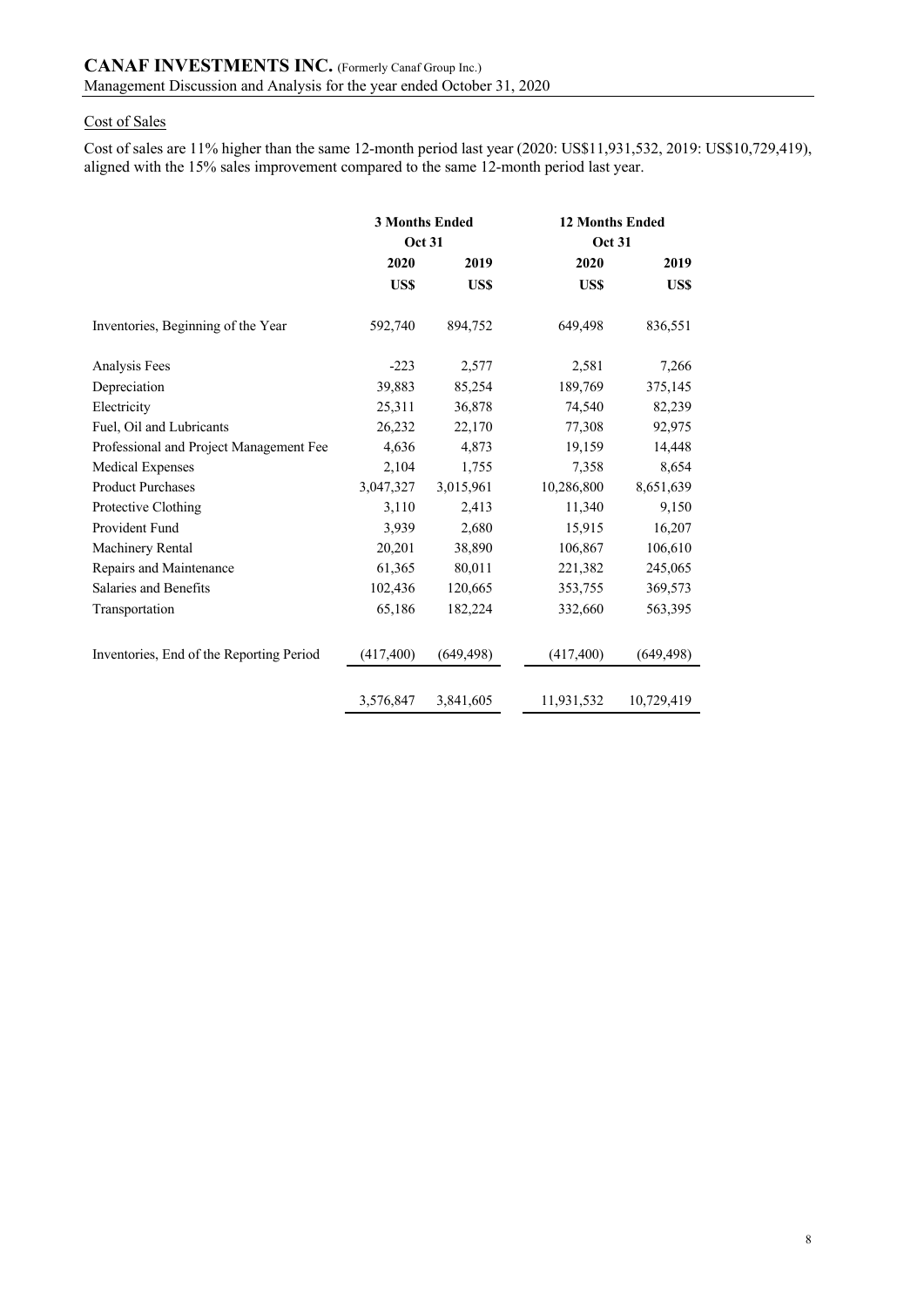#### General and Administrative Expenses:

|                                           | <b>3 Months Ended</b><br><b>Oct 31</b> |          |           | <b>12 Months Ended</b><br><b>Oct 31</b> |           |                          |           |               |
|-------------------------------------------|----------------------------------------|----------|-----------|-----------------------------------------|-----------|--------------------------|-----------|---------------|
|                                           | 2020                                   | 2019     | Variance  |                                         | 2020      | 2019                     | Variance  |               |
|                                           | US\$                                   | US\$     | US\$      | $\frac{0}{0}$                           | US\$      | US\$                     | US\$      | $\frac{6}{9}$ |
| Bank Charges and Interest                 | 1,741                                  | 17,374   | 15,634    | 90%                                     | 17,230    | 23,328                   | 6,098     | 26%           |
| <b>Consulting Fees</b>                    | 58,893                                 | 17,908   | (40,985)  | (229%)                                  | 139,363   | 72,606                   | (66, 757) | (92%)         |
| <b>Management Fees</b>                    | 11,686                                 | 25,588   | 13,901    | 54%                                     | 68,915    | 114,165                  | 45,249    | 40%           |
| Directors Incentives                      | 22,691                                 |          | (22,691)  |                                         | 39,466    | $\overline{\phantom{a}}$ | (39, 466) |               |
| Office, Insurance and Sundry              | 12,064                                 | 10,450   | (1,614)   | (15%)                                   | 54,993    | 58,039                   | 3,046     | $5\%$         |
| Professional Fees                         | 19,061                                 | 10,058   | (9,003)   | $(90\%)$                                | 96,503    | 101,210                  | 4,707     | $5\%$         |
| Promotion                                 | 422                                    | 71       | (351)     | (495%)                                  | 1,107     | 2,314                    | 1,208     | 52%           |
| Telephone                                 | 1,859                                  | 2,385    | 526       | 22%                                     | 8,071     | 9,450                    | 1,379     | 15%           |
| Transfer Agent and Filing<br>Fees         | 519                                    | 3,127    | 2,608     | 83%                                     | 9,682     | 11,894                   | 2,211     | 19%           |
| Travel                                    | 4,565                                  | 9,322    | 4,757     | 51%                                     | 22,701    | 28,615                   | 5,914     | 21%           |
| <b>Bad Debt</b>                           | (134)                                  |          | 134       |                                         | 1,068     |                          | (1,068)   |               |
| Broad-Based Black Economic<br>Empowerment | 51,729                                 | 22,293   | (29, 436) | (132%)                                  | 77,593    | 57,855                   | (19, 737) | (34%)         |
|                                           | 185,096                                | 118,576  | (66, 520) | (56%)                                   | 536,691   | 479,475                  | (57,216)  | (12%)         |
| Foreign Exchange gain                     | (3,327)                                | 698      | 4,025     | 577%                                    | 217       | 639                      | 422       | 66%           |
| <b>Finance Costs</b>                      |                                        | (30)     | (30)      |                                         |           | 1,369                    | 1,369     | 100%          |
| <b>Expenses</b>                           | 181,768                                | 119,244  | (62, 524) | (52%)                                   | 536,908   | 481,483                  | (55, 425) | (12%)         |
| Interest Income                           | (36, 353)                              | (45,977) | (9,624)   | 21%                                     | (151,798) | (173,085)                | (21, 287) | 12%           |
| Other Income                              | (9,237)                                | 1,411    | 10,648    | 755%                                    | (23, 479) | (12,058)                 | 11,421    | (95%)         |
|                                           | 136,178                                | 74,678   | (61, 500) | (82%)                                   | 361,631   | 296,340                  | (65,291)  | (22%)         |

### Expenses

Expenses for the year were US\$536,908 (2019: US\$481,483), an increase of US\$55,425 (12%). During the year a new Director incentive programme was put in place targeting the board to deliver net income in excess of \$400,000. Bonuses will be paid from a bonus pot calculated on Profit After Tax, ("PAT"), the trigger point being PAT of \$400,000. The available pot will be calculated based on 5% PAT, up to a maximum US\$40,000. Increased consulting fees relates to the CEO delivering on a number of agreed objectives and associated payment for achievement of these and a change in the categorisation of fees between management fees and consulting fees. Broad-based black economic empowerment fees Q4 relates to top us fees to Supplier and Enterprise donations that were made so as to ensure Southern Coal continued to meet its commitment to maintaining its current Level 4 BBBEE status.

Repayment of the 14 million Rand loan from ABSA bank, which was drawn down in February 2015, concluded in the first quarter of 2019, and represents the finance cost of US\$1,369 in the twelve months ended October 31, 2019.

### Interest Income

Interest income earned on the loan to AAM, and for cash in hand for the last year was US\$151,798, a reduction compared to the previous year as a result in the significant decline in the South African interest rate over the last quarter.

#### Share Holders Equity and Comprehensive Income

|                                                  | October 31<br>2020 | October 31<br>2019 | October 31<br>2020 | October 31<br>2019 |
|--------------------------------------------------|--------------------|--------------------|--------------------|--------------------|
| <b>SHAREHOLDERS' EQUITY</b>                      | US\$               | US\$               | <b>CAD</b>         | <b>CAD</b>         |
| Share Capital                                    | 8,079,463          | 8,079,463          | 10,666,766         | 10,655,091         |
| Additional Paid in Capital                       | 1,342,549          | 1,342,549          | 1,772,476          | 1,770,536          |
| Accumulated Other Comprehensive Loss -           |                    |                    |                    |                    |
| Foreign Currency Translation Reserve             | (2,149,469)        | (1,877,641)        | (2,837,798)        | (2,476,208)        |
| Deficit                                          | (3,049,200)        | (3,729,687)        | (4,025,651)        | (4,918,663)        |
| <b>Equity Attributable to Canaf Shareholders</b> | 4,223,343          | 3,814,684          | 5,575,793          | 5,030,756          |
| Non-Controlling Interest                         | 129,672            | 23,602             | 171,197            | 31,126             |
|                                                  | 4,353,015          | 3,838,286          | 5,746,900          | 5,061,882          |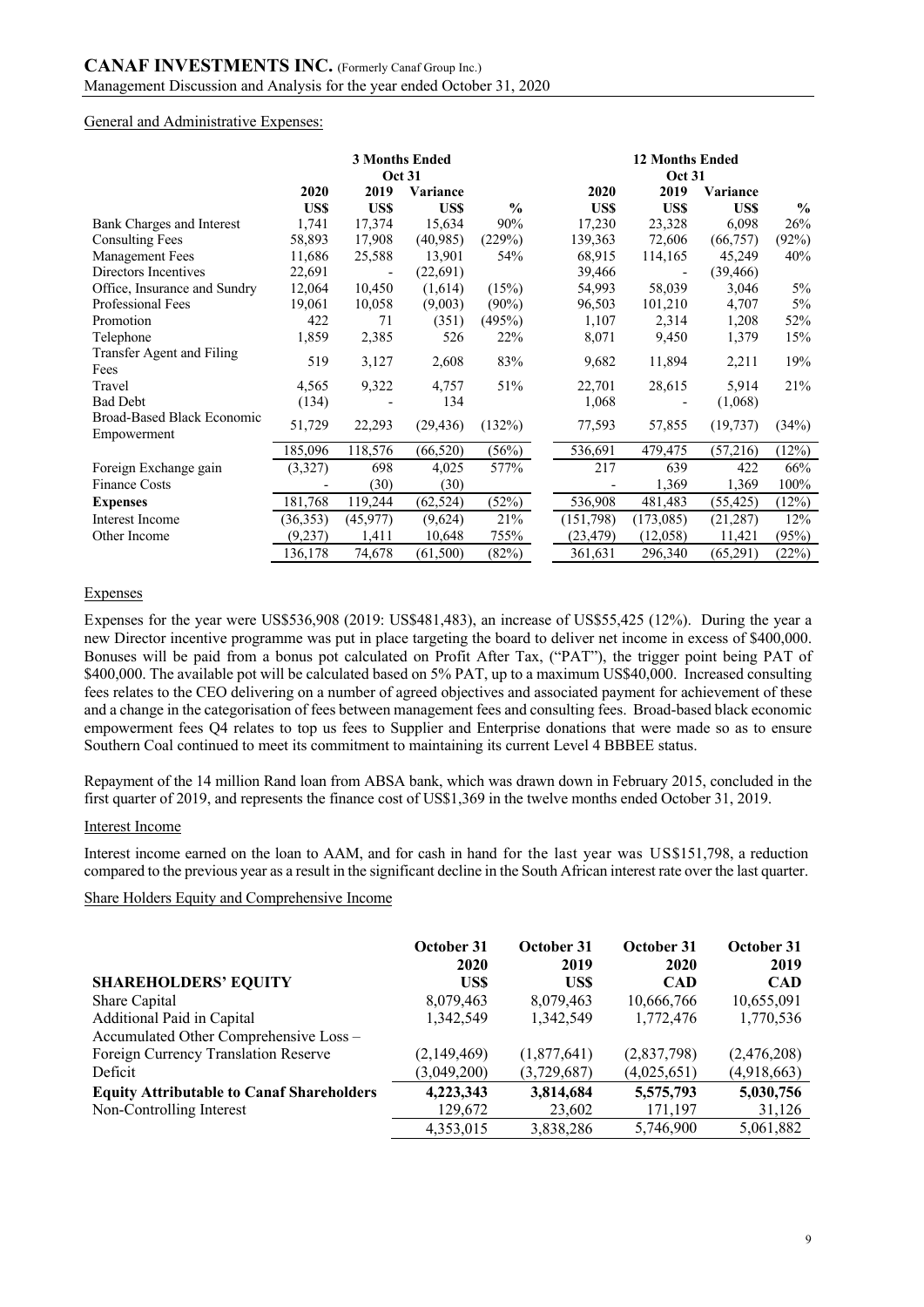## Foreign Currency Translation Reserve

The Corporation is not subject to currency fluctuations within its core business in South Africa however the Corporation is subject to transactions in various currencies and the volatility in international currency markets does have an impact on some costs and the translation into USD, the reporting currency of the Corporation.

The 12 months comprehensive loss on foreign exchange amounts to US\$274,761 compared to the same time period last year of a gain of US\$81,081and is primarily as a result of the translation into US\$ the reporting currency. As of October 31, 2020, the Corporation has accumulated foreign currency other comprehensive loss of US\$2,149,469, (October 31, 2019: US\$1,877,641).

The Corporation does not hedge net asset translation movements.

## Deficit

During the year ending October 31, 2020 the deficit has reduced by US\$680,488, from US\$3,729,687 at the 31<sup>st</sup> October 2019, to US\$3,049,200.

# **SUMMARY OF QUARTERLY RESULTS**

The following financial data is derived from the Corporation's financial statements for the past 8 quarters.

Q4 of 2020 has continued to reflect continued improved results like those seen in the earlier quarters of the year, compared to the prior years' quarters and represents the results of the work that Southern Coal has been doing to increase the demand base through a new customer. Cumulative EPS for the past year of US\$0.019/share reflects a 73% increase to the previous 12-month period (US\$0.011/share).

Management expects next fiscal year to continue to have a level of uncertainty related to the markets that it supplies as well as the continuing prevalence of the Covid-19 virus. Q1 of 2021 is expected to reflect strong revenue albeit a reduction in comparison to the high revenue recorded in Q4 2020.

|                                                | <b>Three Months Ended</b> |                           |              |              |  |  |
|------------------------------------------------|---------------------------|---------------------------|--------------|--------------|--|--|
|                                                | Oct 31, 2020              | Jul 31, 2020 <sup>1</sup> | Apr 30, 2020 | Jan 31, 2020 |  |  |
|                                                | US\$                      | US\$                      | US\$         | US\$         |  |  |
| Sale                                           | 4,142,354                 | 3,908,330                 | 2,824,252    | 2,666,730    |  |  |
| Gross Profit                                   | 565,507                   | 475,638                   | 269,303      | 299,687      |  |  |
| Net Income (Loss)                              | 360,954                   | 250,775                   | 136,246      | 149,438      |  |  |
| Net Comprehensive Income (Loss) for the period | 531,967                   | 537,288                   | (620, 497)   | 173,893      |  |  |
| Basic and diluted earnings (loss) per share    | 0.008                     | 0.005                     | 0.003        | 0.003        |  |  |

|                                                | <b>Three Months Ended</b> |              |              |           |  |  |
|------------------------------------------------|---------------------------|--------------|--------------|-----------|--|--|
|                                                | Oct 31, 2019              | Apr 30, 2019 | Jan 31, 2019 |           |  |  |
|                                                | US\$                      | US\$         | US\$         | US\$      |  |  |
| Sale                                           | 4,070,037                 | 3,422,222    | 1,838,458    | 2,419,633 |  |  |
| Gross Profit                                   | 228,432                   | 384,581      | 78,399       | 329,519   |  |  |
| Net Income (Loss)                              | 125,368                   | 222,208      | 3,711        | 187,367   |  |  |
| Net Comprehensive Income (Loss) for the period | (113, 826)                | 267,206      | (284, 388)   | 588,581   |  |  |
| Basic and diluted earnings (loss) per share    | 0.003                     | 0.005        | 0.000        | 0.004     |  |  |

 $1$  Note adjusted Q3 figures as per explanation on page 6.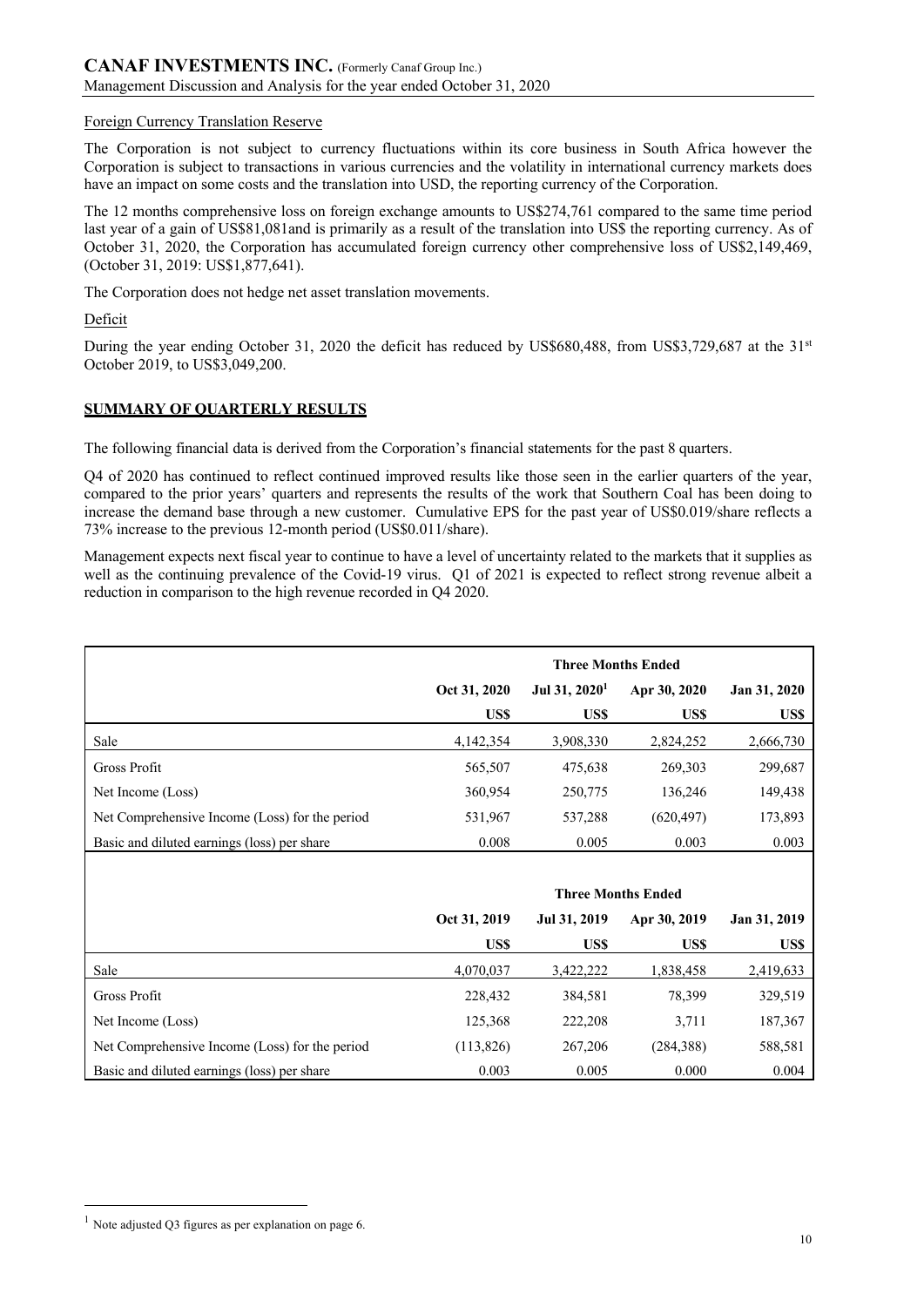# **SELECTED ANNUAL INFORMATION**

The following financial data is derived from the Corporation's audited financial statements for the years ended October 31, 2015 through to October 31, 2020

|                                             | 2020           | 2019           | 2018         | 2017        | 2016        | 2015        |
|---------------------------------------------|----------------|----------------|--------------|-------------|-------------|-------------|
|                                             | US\$           | US\$           | US\$         | US\$        | US\$        | US\$        |
| Sales                                       | 13,541,667     | 11,750,350     | 14,673,658   | 10,699,117  | 4,703,528   | 9,156,927   |
| Cost of Sales                               | (11, 931, 532) | (10, 729, 419) | (13,502,330) | (9,476,007) | (4,600,463) | (8,365,883) |
| Gross Profit                                | 1,610,134      | 1,020,931      | 1,171,328    | 1,223,110   | 103,065     | 791,044     |
| Income before income taxes                  | .248.503       | 730,337        | 697.267      | 736.284     | (312, 218)  | 296,631     |
| Income Tax (Expense) Recovery               | (351,091)      | (191, 683)     | (73, 383)    | (194, 476)  | 133,063     | (168, 189)  |
| Net income (Loss) for the year              | 897,413        | 538,654        | 623,884      | 541,808     | (179, 155)  | 128,442     |
| Interest Income                             | 151,798        | 173,085        | 101.284      | 17.962      | 29,280      | 42,384      |
| Bank Loan, including current portion        |                |                | 78.412       | 416,882     | 702,230     | 950,137     |
| <b>Total Assets</b>                         | 5,580,049      | 5,254,018      | 4,774,437    | 3,315,232   | 2,729,318   | 3,512,225   |
| Basic and diluted earnings (loss) per share | 0.019          | 0.011          | 0.013        | 0.014       | (0.004)     | 0.010       |

The main components making up the total assets balance as at October, 2020 of US\$5,580,049 (2019: US\$5,254,018) are: US\$1,055,996 (2019: US\$1,146,260) of non-controlling interest borrowings; US\$740,404 (2019: US\$643,860) property, plant and equipment; US\$2,047,774 (2019: US\$390,916) in cash; US\$1,296,617 (2019: US\$2,358,108) in accounts receivable, with the reduction in balance between years reflecting the reduction in payment terms associated with a key customer; and US\$417,400 (2019: US\$649,498) in inventories, comprising mostly of stock on hand.

# **LIQUIDITY AND CAPITAL RESOURCES**

At October 31, 2020, the Corporation had cash of US\$2,047,774 (October 31, 2019: US\$390,916) and working capital (including cash) of US\$2,556,615 (October 31, 2019 - US\$2,048,165). Surplus cash and cash equivalents are deposited in interest accruing accounts.

Working capital components include cash in current or interest-bearing accounts, trade and other receivables, sales tax receivable, inventories and prepaid expenses and deposits, trade and other payables, sales tax payable, and income tax payable.

Trade receivables and trade payables are expected to increase or decrease as sales volumes change.

|                                                 | <b>Year Ended</b><br>Oct 31, 2020<br>US\$ | <b>Year Ended</b><br>Oct 31, 2019<br>US\$ |
|-------------------------------------------------|-------------------------------------------|-------------------------------------------|
| Cash provided by (used) in operating activities | 2,366,657                                 | 115,476                                   |
| Cash used in investing activities               | (334,391)                                 | (151, 737)                                |
| Cash provided by (used) in financing activities |                                           | (75, 561)                                 |
| Increase (Decrease) in cash                     | 2,032,266                                 | (111, 822)                                |

Operations provided US\$2,366,657 in cash during the year ended October 31, 2020 (October 31, 2019 provided US\$115,476) largely due to timing of supplier payments and tightening of payment terms with customers.

Repayment of the 14 million Rand loan from ABSA bank, which was drawn down in February 2015, concluded in the first quarter of 2019, and represents the cash used in financing activities in the year ended October 31 2019.

The Covid-19 pandemic has created challenging business conditions all over the globe. Canaf's management have assessed the cash position, as well as running operational contingency plans and feel the group is in a very strong position for 2021.

Except as described above, the Corporation's management is not aware of any other trends or other expected fluctuations in its liquidity that would create any deficiencies. The Corporation's management believes that its cash balances will be sufficient to meet the Corporation's short-term and long-term requirements for ongoing operations and planned growth. The Corporation does occasionally utilize cash reserves to offer suppliers earlier payment terms in return for more favorable rates.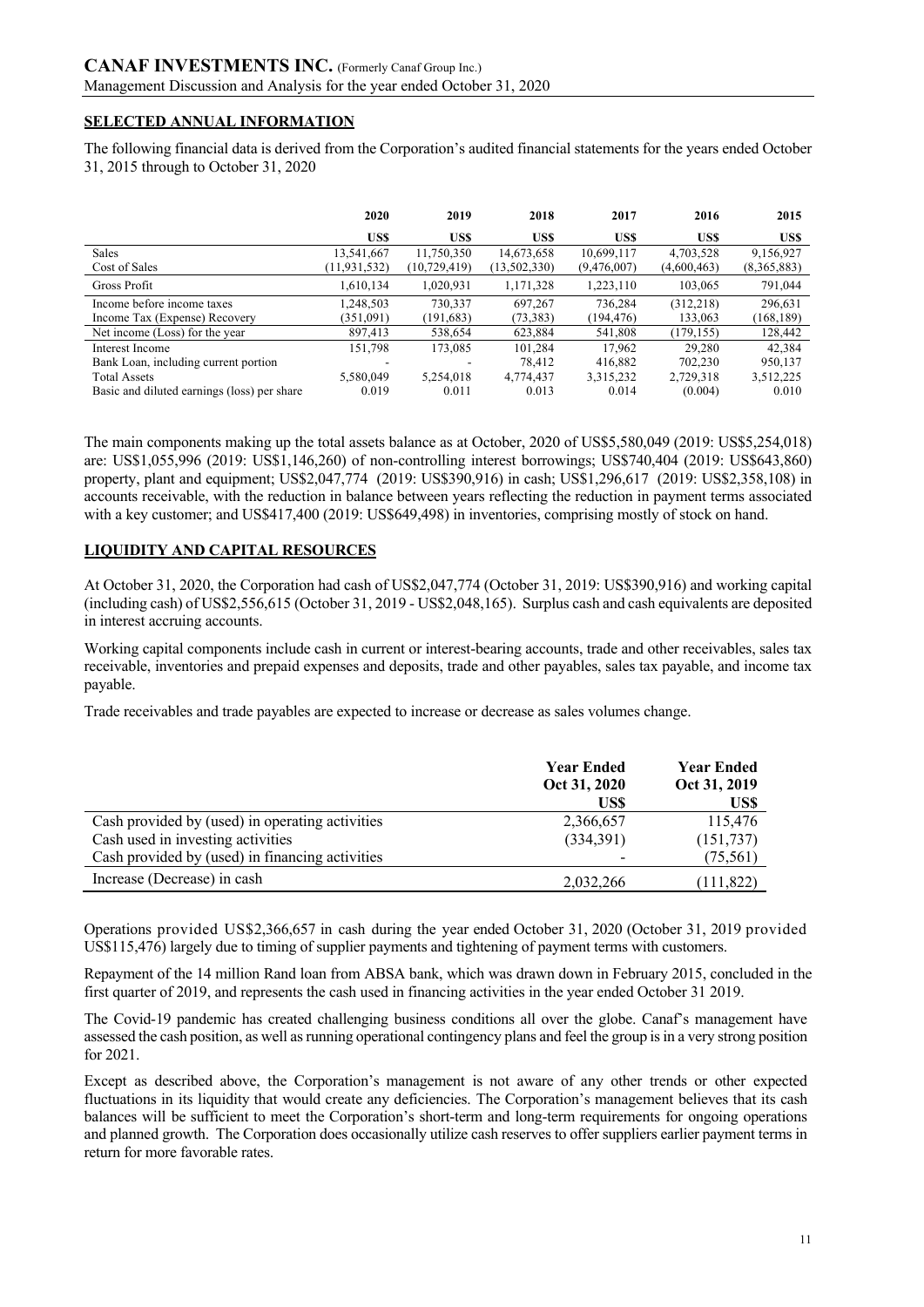# **ECONOMIC DEPENDENCE**

Sales from the Corporation's South African coal processing business are substantially been derived from a very few customers and as a result, the Corporation is economically dependent on these customers. The Corporation's exposure to credit risk is limited to the carrying value of its accounts receivable. As at October 31, 2020, Southern Coal had trade receivables of US\$1,296,617 (October 31, 2019: US\$2,358,108) due from these customers and were collected subsequent to quarter-end.

# **REVENUE RECOGNITION**

Revenue from the sale of calcined anthracite is recognized upon transfer of title, which is completed when the physical product is delivered to customers and collection is reasonably assured. Interest and other income are recognized when earned and collection is reasonably assured.

# **COMMITMENT**

The Corporation has an agreement to lease premises for its coal processing plant in South Africa for a term of ten years, expiring on December 31, 2020, with a monthly rent of Rand 35,000 (US\$2,156). Future minimum annual lease payments are as seen below. The Corporation remains in negotiations and is assessing its options to extend its terms for the lease or security of tenure for its premises. Until new terms are formalised, the Corporation will continue to operate under the same terms of the existing lease with an effective notice period of 2 months for both lessee and lessor.

|      | US\$  |
|------|-------|
| 2021 | 4,313 |

# **TRANSACTIONS WITH RELATED PARTIES**

At the report date, key management consists of Christopher Way (CEO, President and a Director of the Corporation), Rebecca Williams (CFO and Director), Peter Wassenaar (Chairman and Director), who has taken over the role of Chairman from the late David Way as at 1<sup>st</sup> December 2020

Fees incurred for services by key management personnel during the year ended October 31, 2020 and 2019 including Director incentives arrangements were as follows:

|                        |                                                             | <b>12 Months Ended</b>         |         |
|------------------------|-------------------------------------------------------------|--------------------------------|---------|
|                        |                                                             | <b>Oct 31</b><br><b>Oct 31</b> |         |
|                        |                                                             | 2020                           | 2019    |
| <b>Services</b>        | Party                                                       | US\$                           | US\$    |
| Professional Fees      | CFO and director of the Corporation                         | 33,522                         | 25,347  |
| <b>Consulting Fees</b> | Chairman and director of the Corporation                    | 44,936                         |         |
| <b>Consulting Fees</b> | President, CEO and director of the Corporation              | 116,393                        | 72,606  |
| Directors Fees         | Directors of the coal processing operations in South Africa | 73,521                         | 114,165 |
| <b>Consulting Fees</b> | Chairman, Legal Counsel and Director of the Corporation     | 13,028                         | 1,479   |
|                        |                                                             | 281,400                        | 213,597 |

# **OFF-BALANCE SHEET ARRANGEMENTS**

The Corporation has no off-balance sheet arrangements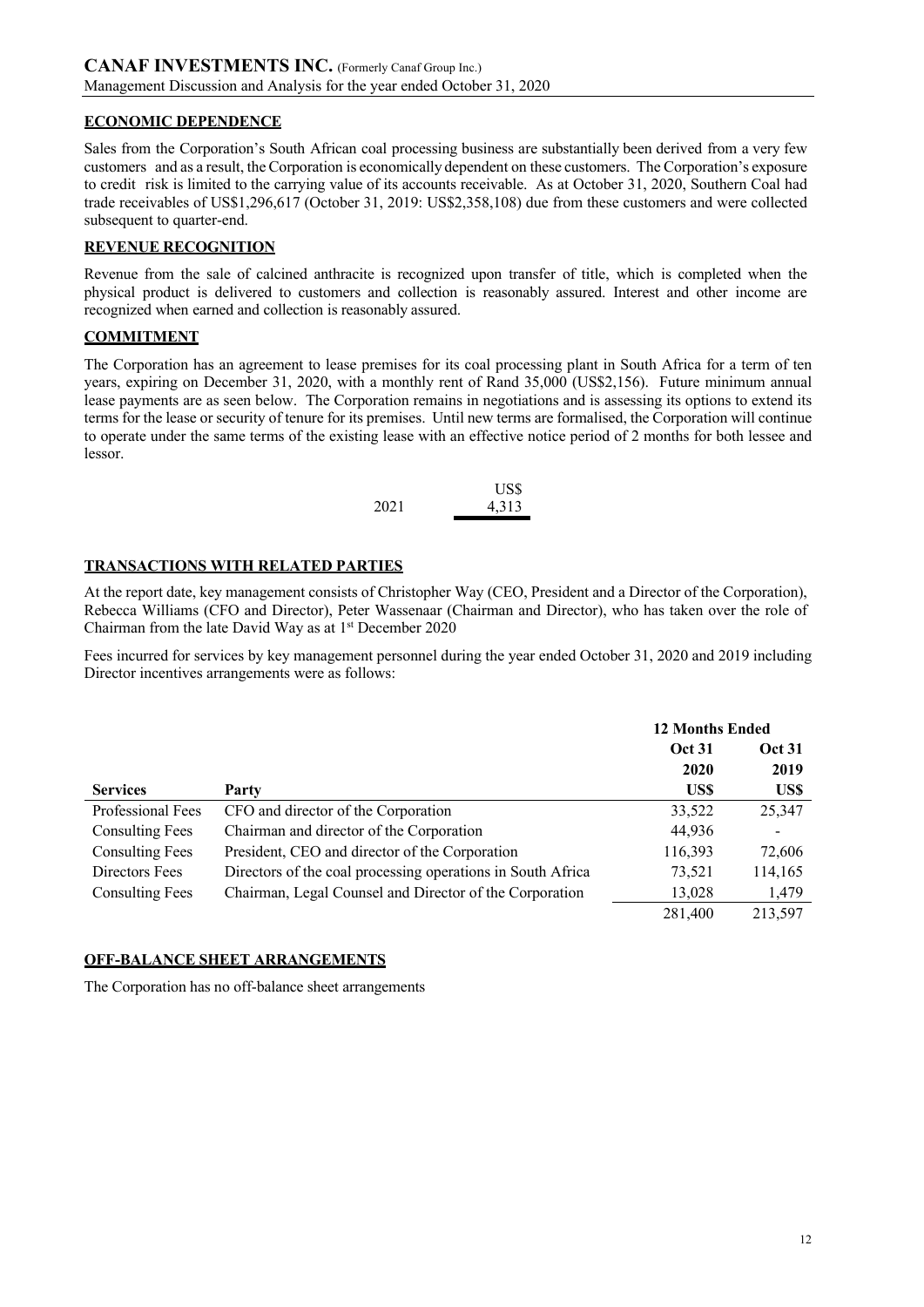## **ACCOUNTING STANDARDS ISSUED**

A number of new accounting standards, amendments to standards, and interpretations have been issued for this reporting period:

## **IFRS 16 – Leases**

IFRS 16 sets out the principles for the recognition, measurement, presentation and disclosure of leases and requires lessees to account for all leases under a single on-balance sheet model similar to the accounting for finance leases. The standard includes two recognition exemptions for lessees: leases of 'low-value' assets; and short-term leases. For those assets determined to meet the definition of a lease, at the commencement date, a lessee will recognize a liability to make lease payments and an asset representing the right to use the underlying asset during the lease term. Lessees will be required to separately recognize the interest expense on the lease liability and the depreciation expense on the right-of-use asset. IFRS 16 also requires lessees to make more extensive disclosures than under IAS 17.

In transitioning to IFRS 16, which is effective for annual periods beginning on or after January 1, 2019, a lessee can choose to apply the standard using either a full retrospective or a modified retrospective approach. The standard's transition provisions permit certain reliefs. The Company will apply IFRS 16 on November 1, 2019 using the modified retrospective approach, which means the cumulative impact of adoption will be recognized as at November 1, 2019 and the comparatives will not be restated. The Company will elect to use the exemptions proposed by the standard on lease contracts for which the lease terms end within 12 months as of the date of initial application, and lease contracts for which the underlying asset is of low value.

The Company has completed its impact assessment of IFRS 16 and based on the Company's evaluation, IFRS 16 is not expected to have a material effect on the consolidated financial statements as the Company has elected to use the exemption proposed for lease terms that end within 12 months of the date of initial application.

# **CRITICAL ACCOUNTING POLICIES AND ESTIMATES**

The details of Canaf's accounting policies are presented in Note 2 of the audited Financial Statements for the year ended October 31, 2020. These policies are considered by management to be essential to understanding the processes and reasoning that go into the preparation of the Corporation's financial statements and the uncertainties that could have a bearing on its financial results.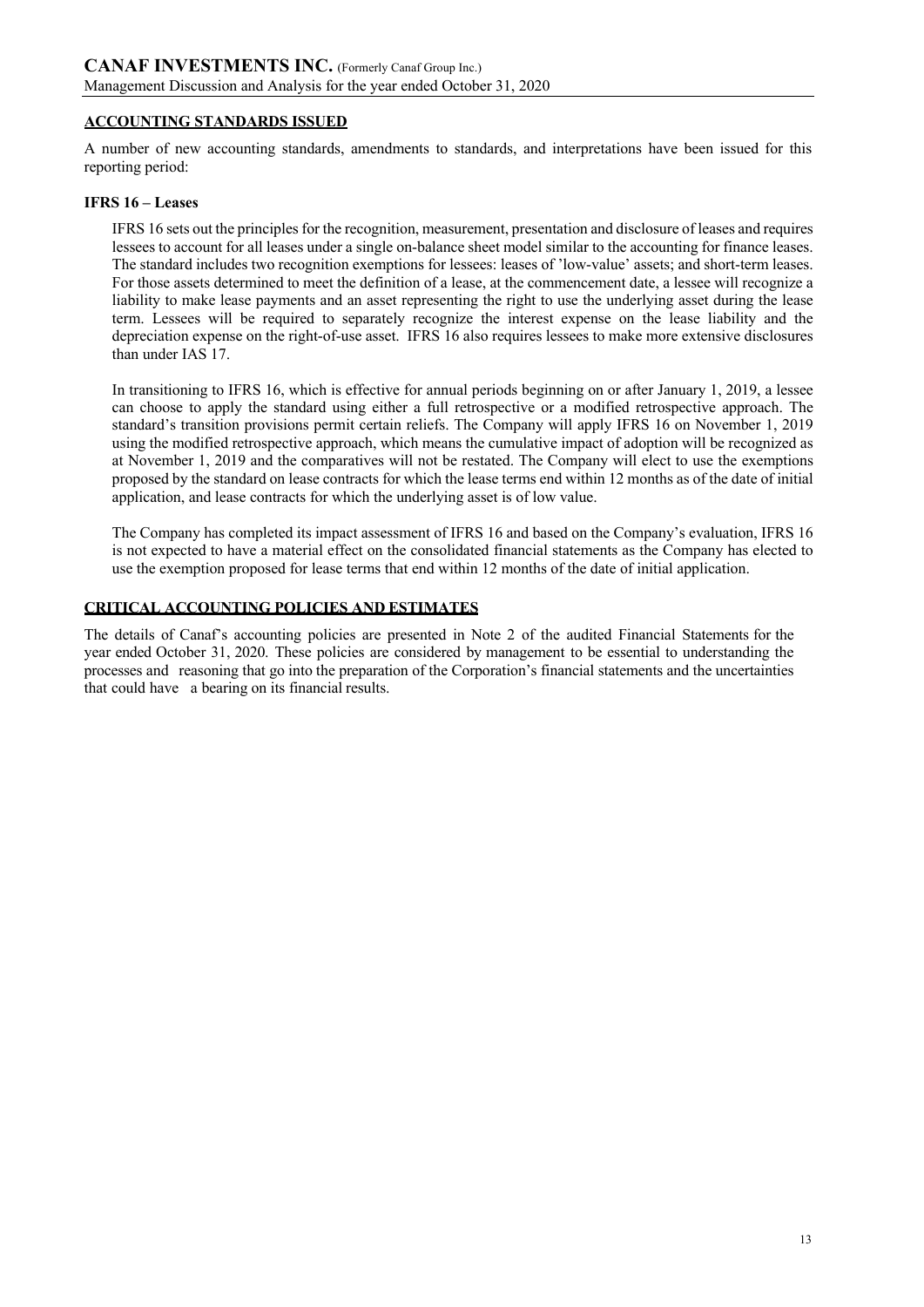## **MANAGEMENT OF FINANCIAL RISKS**

The Corporation is exposed to various risks in relation to financial instruments. The Corporation's financial assets and liabilities by category are summarized in Note 2(o) of the consolidated financial statements. The Corporation's risk management is coordinated by the board of directors and focuses on actively securing the Corporation's short to medium-term cash flows and raising finances for the Corporation's capital expenditure program. The Corporation does not actively engage in the trading of financial assets for speculative purposes. The most significant financial risks to which the Corporation is exposed are described below.

## *Foreign Currency Risk*

Foreign exchange risk arises because of fluctuations in exchange rates. The Corporation conducts a significant portion of its business activities in foreign currencies. The Corporation's subsidiaries, principally located in South Africa, routinely transact in the local currency, exposing the Corporation to potential foreign exchange risk in its financial position and cash flows.

The assets, liabilities, revenue and expenses that are denominated in foreign currencies will be affected by changes in the exchange rate between the United States dollar and these foreign currencies. The Corporation does not currently use financial instruments to mitigate this risk.

#### *Credit Risk*

Credit risk is the risk of loss associated with counterparty's inability to fulfill its payment obligations. The Corporation limits its exposure to credit loss for cash by placing its cash with high quality financial institutions and for trade receivable by performing standard credit checks. The credit risk for cash and trade receivables is considered negligible since the counterparties are reputable banks with high quality external credit ratings and customers with no history of default.

The Corporation has a credit risk exposure related to its economic dependence on a very few customers for its calcine sales. The Corporation has assessed its exposure to credit risk and has determined that no significant risk exists from these concentrations of credit.

#### *Liquidity Risk*

Liquidity risk is the risk that the Corporation will not be able to meet its financial obligations when they become due. The Corporation ensures, as far as reasonably possible, that it will have sufficient capital in order to meet short-term business requirements, after taking into account cash flows from operations and the Corporation's holdings of cash. The Corporation has a working capital of US\$2,556,614 as at October 31, 2020. There can be no assurance that the Corporation will be successful with generating and maintaining profitable operations or will be able to secure future debt or equity financing for its working capital and expansion activities.

#### *Commodity Price Risk*

The Corporation's revenues, earnings and cash flows are directly related to the volume and price of calcine sold and are sensitive to changes in market prices over which it has little or no control. The Corporation has the ability to address its price-related exposures through the use of sales contracts.

#### *Fair Value*

The Corporation uses the following hierarchy for determining fair value measurements:

- Level 1: Quoted prices in active markets for identical assets or liabilities.
- Level 2: Other techniques for which all inputs which have a significant effect on the recorded fair value are observable, either directly or indirectly.
- Level 3: Techniques which use inputs that have a significant effect on the recorded fair value that is not based on observable market data.

The level within which the financial asset or liability is classified is determined based on the lowest level of significant input to the fair value measurement.

The Corporation's financial assets measured at fair value through profit or loss use Level 1 valuation techniques during the year ended October 31, 2020. The carrying values of the Corporation's financial assets and liabilities approximate their fair values as at October 31, 2020.

### **CAPITAL RISK MANAGEMENT**

The Corporation's objectives in managing its capital are to ensure adequate resources are available to fund its coal processing business in South Africa, to seek out and acquire new projects of merit, and to safeguard its ability to continue as a going concern. The Corporation manages its share capital as capital, which as at October 31, 2020 totaled US\$8,079,463 (2019: US\$8,079,463).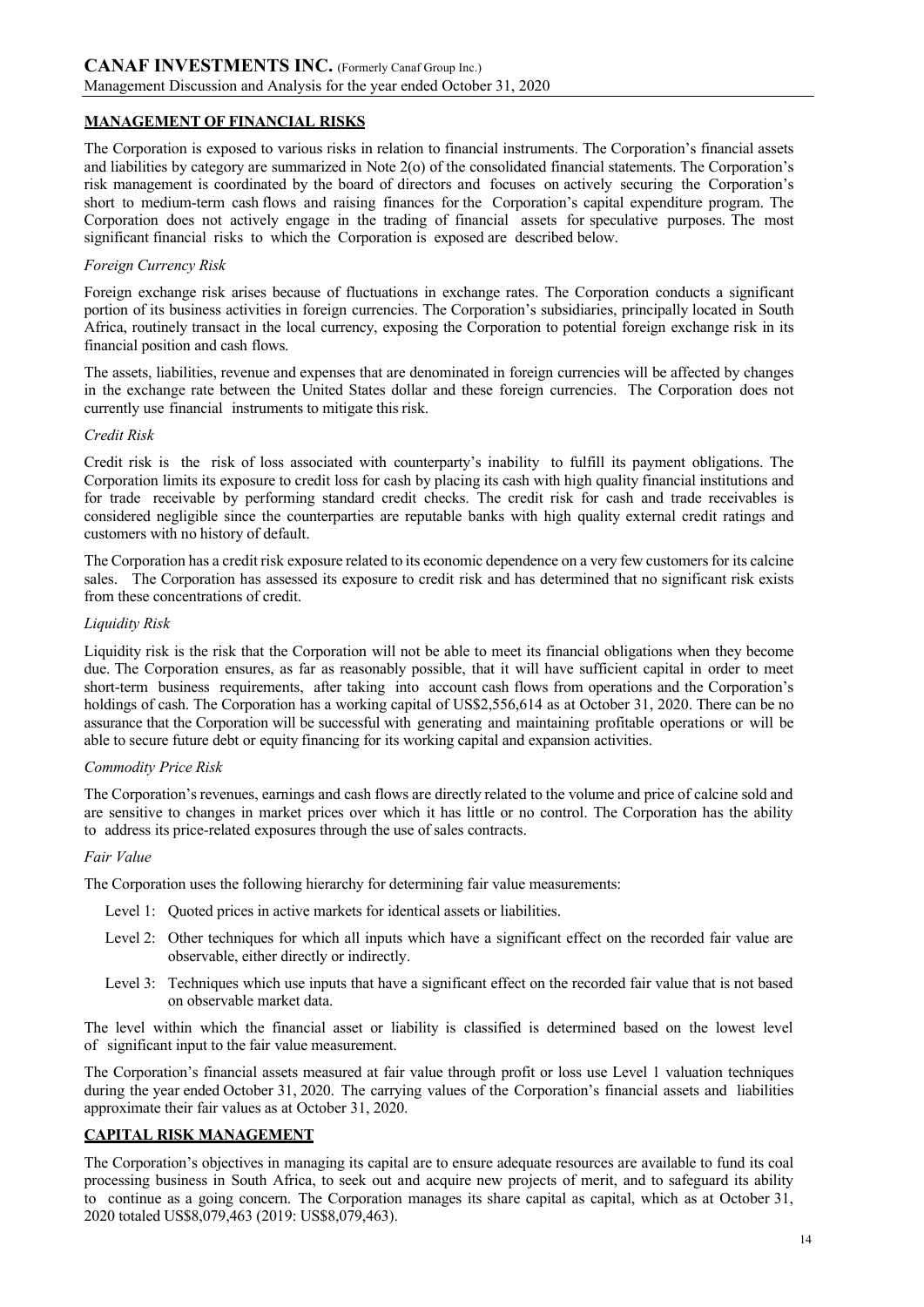The Corporation manages its capital structure in a manner that provides sufficient funding for operational and capital expenditure activities. Funds are secured through the sale of calcine in South Africa and, when necessary, through debt funding or equity capital raised by means of private placements. There can be no assurances that the Corporation will be able to obtain debt or equity capital in the case of operating cash deficits.

The Corporation may, from time to time, invest capital that is surplus to immediate operational needs in short-term, liquid, and highly rated financial instruments held with major financial institutions, or in marketable securities. The Corporation may also, from time to time, enter into forward foreign exchange and commodity price contracts to hedge a portion of its exposure to movements in foreign exchange and commodity prices.

The Corporation has no externally imposed capital requirements and has not paid or declared any dividends since the date of incorporation, nor are any contemplated in the foreseeable future. There were no changes in the Corporation's approach to capital management during the year ended October 31, 2020.

# **RISKS AND UNCERTAINTIES**

The Corporation is subject to a number of risk factors due to the nature of the mining business in which it is engaged, including movements in commodity prices, which are difficult to forecast. The Corporation seeks to counter these risks as far as possible by selecting exploration areas on the basis of their recognized geological potential to host economic deposits.

The Corporation's assets are of indeterminate value. For further particulars see the financial statements filed on www.sedar.com.

## *Covid-19 Pandemic*

The emerging pandemic scene globally could have negative consequences for all operations. Sickness as a result of the virus could impact sales, ability to service sales, rent collection, and general management. The board has put contingency plans in place to support with continuing the Southern Coal (South African) operations and manage any care and maintenance measures that need to be implemented.

The operations of the board, senior management and administration, given its already remote working structure, should not be adversely affected by necessary measures to minimise the risks and effects of the virus; we do not see any reason why the corporate side of the business cannot function as usual. International travel of senior management will however be suspended until it is recommended safe by the respective Governments of the United Kingdom and South Africa.

### *Exploration and Development*

The Corporation is not currently engaged in any exploration or development projects.

# *Operating Hazards and Risks*

Operations in which the Corporation has a direct or indirect interest will be subject to all the hazards and risks normally incidental to exploration, development and production of resources, any of which could result in work stoppages, damage to persons or property and possible environmental damage. Although the Corporation has or will obtain liability insurance in an amount which it considers adequate, the nature of these risks is such that liabilities might exceed policy limits, the liabilities and hazards might not be insurable, or the Corporation might not elect to insure itself against such liabilities due to high premium costs or other reasons, in which event the Corporation could incur significant costs that could have a material adverse effect upon its financial condition.

### *Metal and Mineral Prices*

Factors beyond the control of the Corporation affect the price and marketability of gold and other metals and minerals. Metal and mineral prices have fluctuated widely, particularly in recent years and are affected by numerous factors including international, economic and political trends, expectations of inflation, currency exchange fluctuations, interest rates, global or regional consumption patterns, speculative activities and worldwide production levels. The effect of these factors on the Corporation's future prospects cannot accurately be predicted.

### *Political Risk*

Quantum and Canaf Investments is located in South Africa and consequently the Corporation will be subject to certain risks, including currency fluctuations, electricity outages and possible political or economic instability, and exploration and production activities may be affected in varying degrees by political stability and government regulations relating to the industry. Any changes in regulations or shifts in political attitudes are beyond the control of the Corporation and may adversely affect its business. Exploration may be affected in varying degrees by government regulations with respect to restrictions on future exploitation and production, price controls, export controls, foreign exchange controls, income taxes, expropriation of property, environmental legislation and site safety.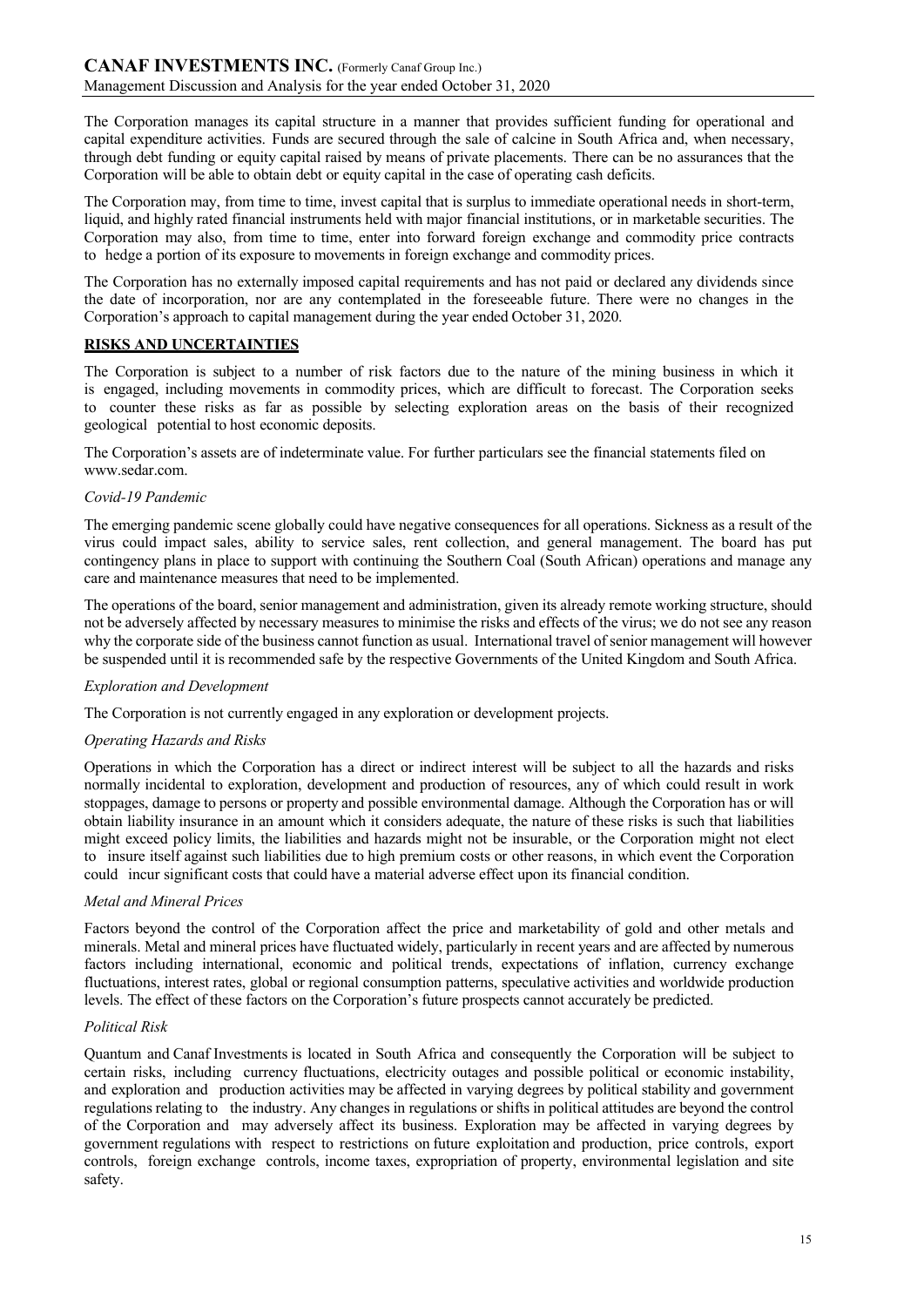## *Environmental Factors*

All phases of the Corporation's operations will be subject to environmental regulation in South Africa.

Environmental legislation is evolving in a manner which will require stricter standards and enforcement, increased fines and penalties for non-compliance, more stringent environmental assessments of proposed projects and a heightened degree of responsibility for companies and their officers, directors and employees. In addition, certain types of operations require the submission and approval of environmental impact assessments. Environmental assessments of proposed projects carry a heightened degree of responsibility for companies and directors, officers and employees. The cost of compliance with changes in governmental regulations has a potential to reduce the profitability of operations. The exploration, development and production activities of the Corporation will require certain permits and licenses from various governmental authorities and such operations are and will be governed by laws and regulations governing exploration, development and production, labour standards, occupational health, waste disposal, toxic substances, land use, environmental protection, safety and other matters. Companies engaged in exploration activities generally experience increased costs and delays as a result of the need to comply with applicable laws, regulations and permits. There can be no assurance that all licenses and permits which the Corporation may require to carry out exploration and development of its projects will be obtainable on reasonable terms or on a timely basis, or that such laws and regulations would not have an adverse effect on any project that the Corporation may undertake.

### *Cash Flows and Additional Funding Requirements*

The Corporation has significant revenues from operations and produces positive cashflow. The Corporation intends to expand organically using available cash and local debt financing, when required.

Should the Corporation decide to develop or acquire a relatively large asset or opportunity, the majority of sources of funds will in large portion be derived from the issuance of equity or project finance debt. Although the Corporation presently has sufficient financial resources and has been successful in the past in obtaining equity and debt financing to undertake its currently planned exploration and development programs, there is no assurance that it will be able to obtain adequate financing in the future or that such financing will be on terms advantageous to the Corporation.

### *Enforcement of Civil Liabilities*

Substantially all of the assets of the Corporation will be located outside of Canada, with the directors and officers of the Corporation being resident outside of Canada also. As a result, it may be difficult or impossible to enforce judgments granted by a court in Canada against the assets of the Corporation or the directors and officers of the Corporation residing outside of Canada.

### *Management*

The Corporation is dependent on a relatively small number of key employees, the loss of any of whom could have an adverse effect on the Corporation.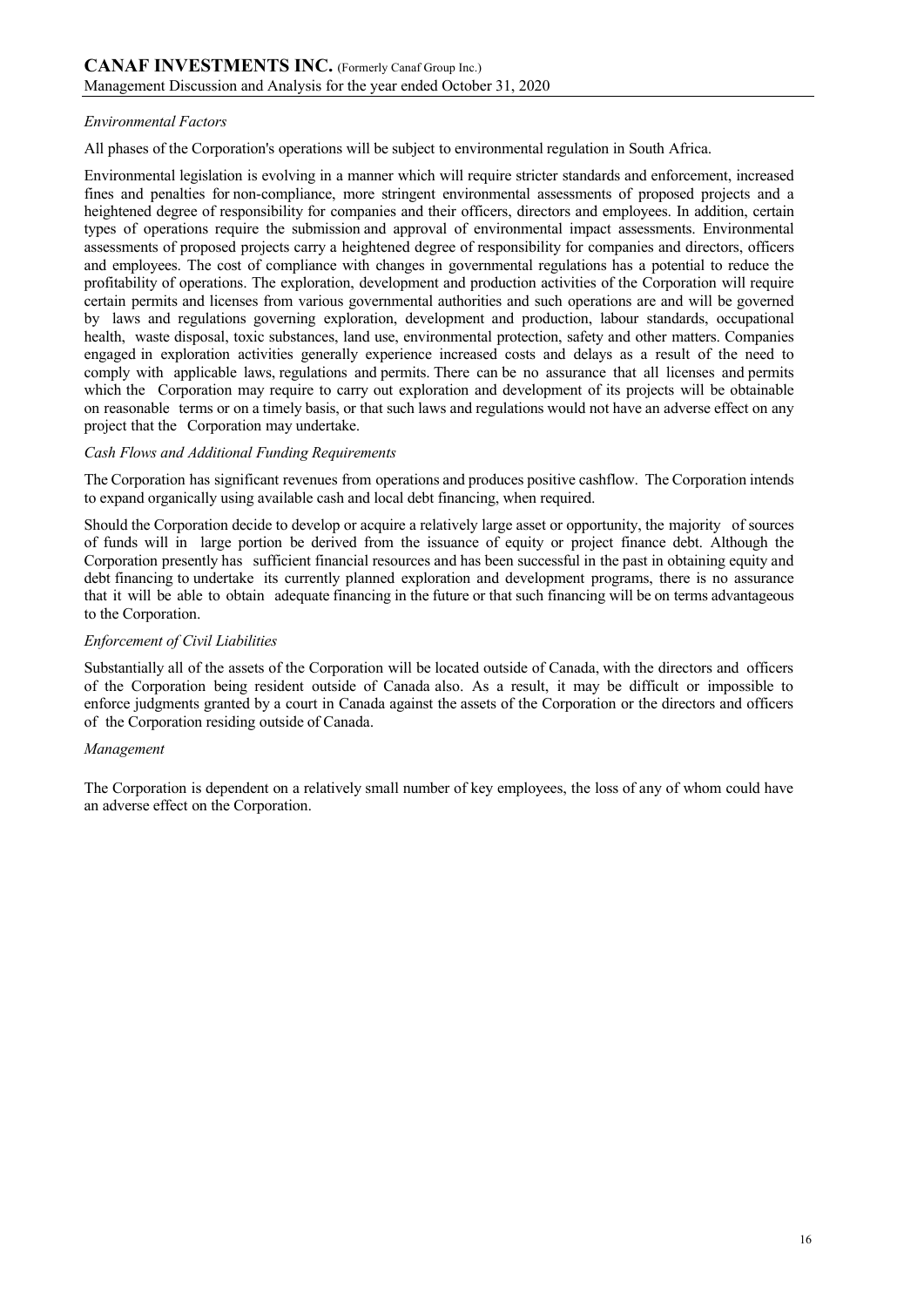# **CAUTIONARY STATEMENTS ON FORWARD-LOOKING INFORMATION**

This MD&A together with the Corporation's consolidated financial statements for the year ended October 31, 2020 contain certain statements that may be deemed "forward-looking statements". All statements in this MD&A, other than statements of historical fact, that address exploration drilling, exploitation activities and events or developments that the Corporation expects to occur, are forward looking statements. Forward looking statements in this document are statements that are not historical facts and are generally, but not always, identified by the words "expects", "plans", "anticipates", "believes", "intends", "estimates", "projects", "potential" and similar expressions, or that events or conditions "will", "would", "may", "could" or "should" occur. Information inferred from the interpretation of drilling results and information concerning resource estimates may also be deemed to be forward looking statements, as it constitutes a prediction of what might be found to be present when and if a project is actually developed. Although the Corporation believes the expectations expressed in such forward-looking statements are based on reasonable assumptions, such statements are not guarantees of future performance and actual results may differ materially from those in the forward-looking statements.

Inherent in forward-looking statements are risks and uncertainties beyond the Corporation's ability to predict or control, including risks that may affect the Corporation's operating or capital plans, including risks generally encountered in the exploration and development of natural resource properties, such as unusual or unexpected geological formations, unanticipated metallurgical difficulties, ground control problems, process upsets and equipment malfunctions; risks associated with labour and unavailability of skilled labour; fluctuations in the market prices of the Corporation's principal products, which are cyclical and subject to substantial price fluctuations; risks created through competition for natural resource properties; risks associated with lack of access to markets; risks associated with mineral and resource estimates, including the risk of errors in assumptions or methodologies; risks posed by fluctuations in exchange rates and interest rates, as well as general economic conditions; risks associated with environmental compliance and permitting, including those created by changes in environmental legislation and regulation; risks associated with the Corporation's dependence on third parties in the provision of transportation and other critical services; risks associated with aboriginal title claims and other title risks; social and political risks associated with operations in foreign countries; and risks associated with legal proceedings.

Actual results and developments are likely to differ, and may differ materially, from those expressed or implied by the forward-looking statements contained in this MD&A. Such statements are based on a number of assumptions which may prove to be incorrect, including, but not limited to, the following assumptions: that there is no material deterioration in general business and economic conditions; that there is no unanticipated fluctuation of interest rates and foreign exchange rates; that the supply and demand for, deliveries of, and the level and volatility of commodity prices develop as expected; that the Corporation receives regulatory and governmental approvals as are necessary on a timely basis; that the Corporation is able to obtain financing as necessary on reasonable terms; that there is no unforeseen deterioration in the Corporation's activity costs; that the Corporation is able to continue to secure adequate transportation as necessary for its exploration activities; that the Corporation is able to procure equipment and supplies, as necessary, in sufficient quantities and on a timely basis; that exploration activity timetables and capital costs for the Corporation's planned projects are not incorrectly estimated or affected by unforeseen circumstances; that costs of closure of various operations are accurately estimated; that there are no unanticipated changes to market competition; that the Corporation's estimates in relation to its natural resource interests are within reasonable bounds of accuracy (including with respect to size, grade and recoverability of mineral projects) and that the geological, operational and price assumptions on which these are based are reasonable; that no environmental and other proceedings or disputes arise; and that the Corporation maintains its ongoing relations with its employees, consultants and advisors.

Readers are cautioned that the foregoing list of important factors and assumptions is not exhaustive. Forwardlooking statements are not guarantees of future performance. Events or circumstances could cause the Corporation's actual results to differ materially from those estimated or projected and expressed in, or implied by, these forwardlooking statements. The Corporation undertakes no obligation to update publicly or otherwise revise any forwardlooking statements or the foregoing list of factors, whether as a result of new information or future events or otherwise, except as may be required under applicable laws.